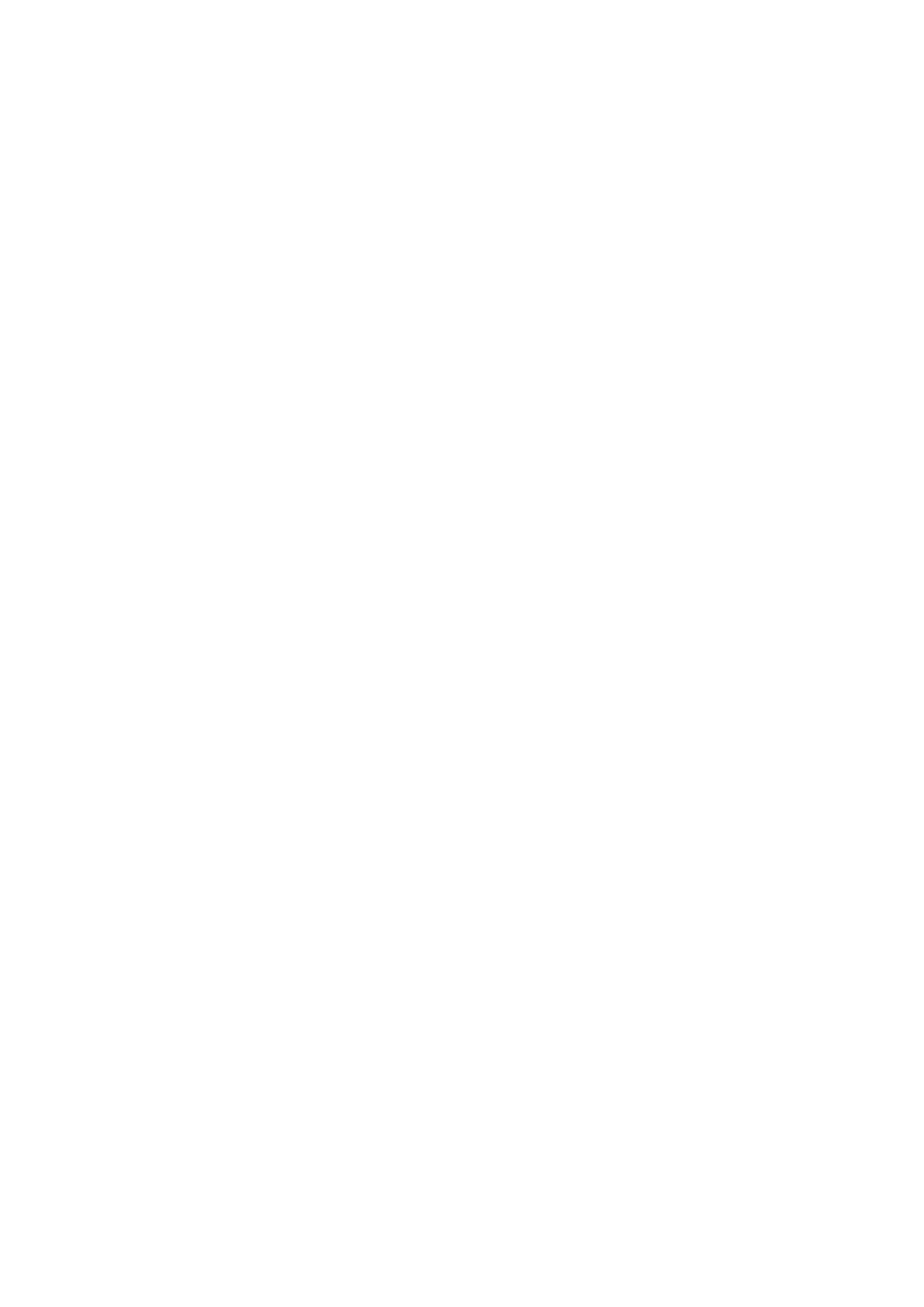### **Contents**

| Abbreviations used in this paper<br>3 |                                       |    |  |  |
|---------------------------------------|---------------------------------------|----|--|--|
|                                       | Overview                              | 5  |  |  |
| 2                                     | Summary of feedback and our responses | 8  |  |  |
| <b>Annex</b><br>$1 \quad$             | List of non-confidential respondents  | 13 |  |  |
| <b>Appendix</b>                       |                                       |    |  |  |

| Made rules (legal instrument) | 14 |
|-------------------------------|----|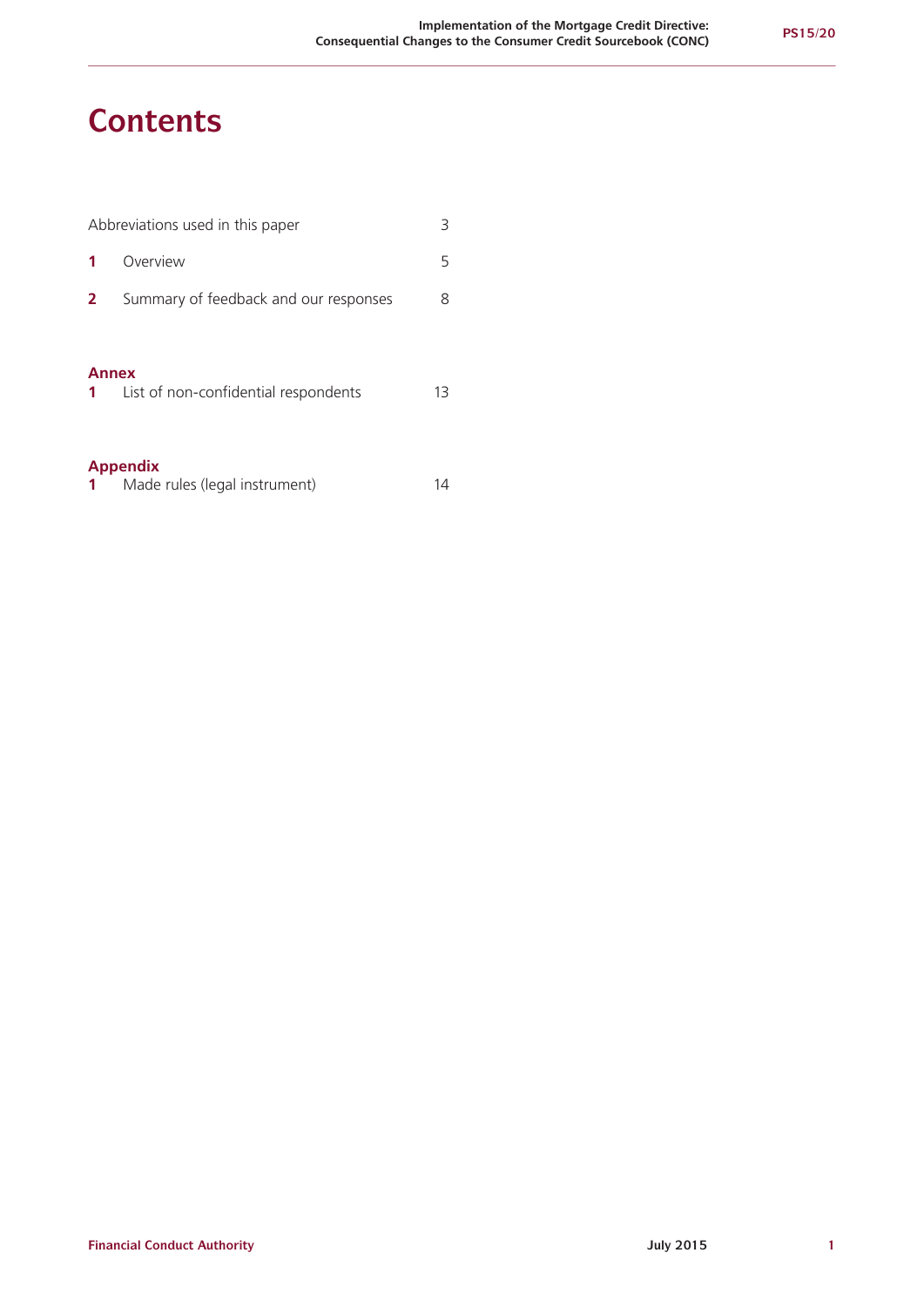In this Policy Statement we report on the main issues arising from the MCD elements of Consultation Paper 15/6 *(Consumer credit – proposed changes to our rules and guidance)* and publish the final rules.

Please send any comments or enquiries to: Terence Denness Strategy and Competition Division Financial Conduct Authority 25 The North Colonnade Canary Wharf London E14 5HS **Telephone:** 020 7066 1768<br>**Email:** cp15-06@fca.or **Email:** [cp15-06@fca.org.uk](mailto:cp15-06@fca.org.uk)

You can download this Policy Statement from our website: www.fca.org.uk. All our publications are available to download from www.fca.org.uk. If you would like to receive this paper in an alternative format, please call 020 706 0790 or email: publications\_graphics@fca.org.uk or write to: Editorial and Digital team, Financial Conduct Authority, 25 The North Colonnade, Canary Wharf, London E14 5HS.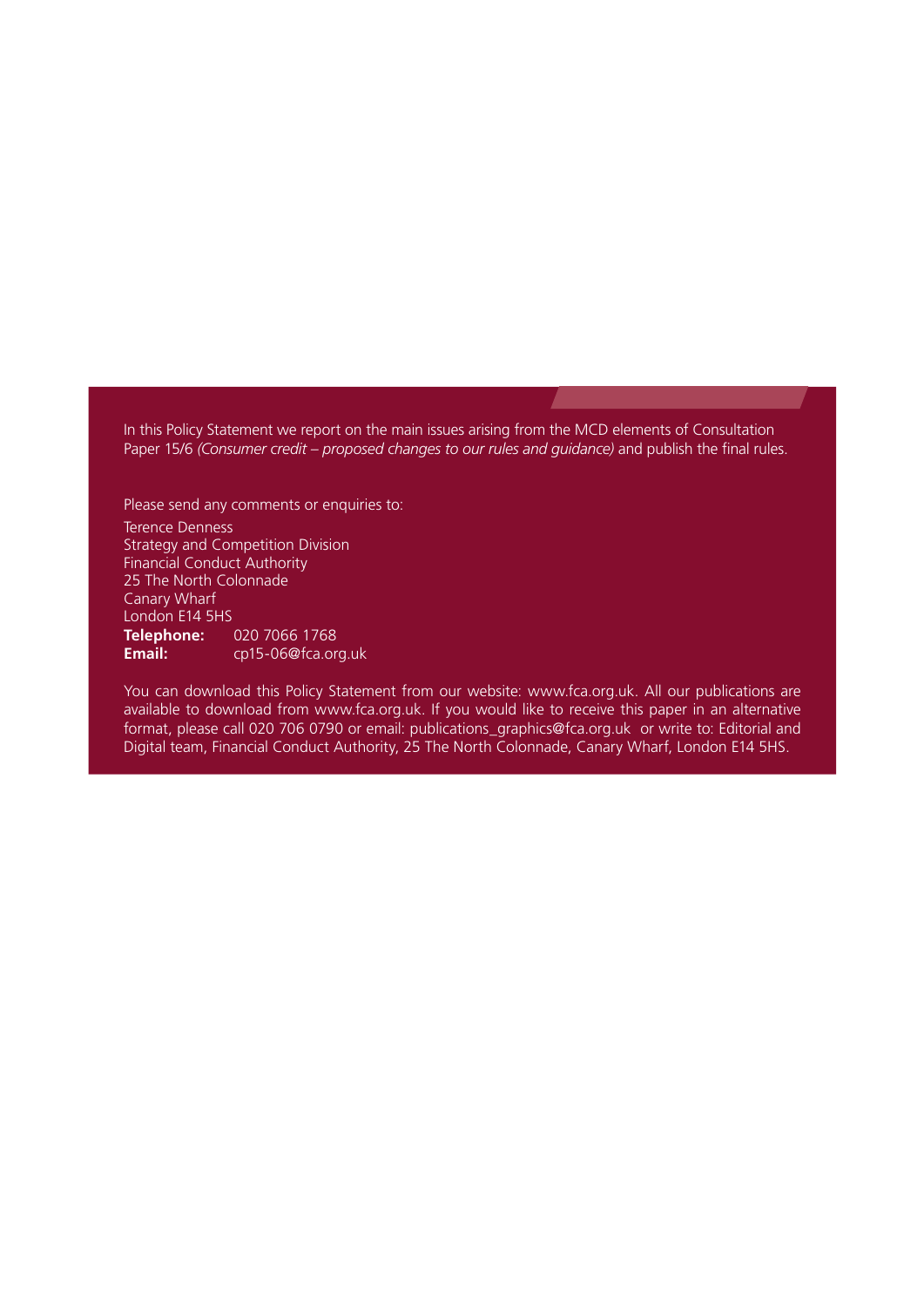### **Abbreviations used in this paper**

| <b>BTL</b>  | Buy to Let                                                 |
|-------------|------------------------------------------------------------|
| <b>CBA</b>  | Cost Benefit Analysis                                      |
| <b>CCA</b>  | Consumer Credit Act 1974                                   |
| <b>CONC</b> | Consumer Credit Sourcebook                                 |
| <b>CP</b>   | Consultation Paper                                         |
| <b>ESIS</b> | European Standardised Information Sheet                    |
| EU          | European Union                                             |
| <b>FEES</b> | Fees Manual                                                |
| <b>HMT</b>  | Her Majesty's Treasury                                     |
| <b>HNW</b>  | High Net Worth                                             |
| <b>MCD</b>  | Mortgage Credit Directive                                  |
| <b>MCOB</b> | Mortgages and Home Finance: Conduct of Business sourcebook |
| <b>PERG</b> | Perimeter Guidance Manual                                  |
| <b>PS</b>   | Policy Statement                                           |
| <b>RAO</b>  | Regulated Activities Order                                 |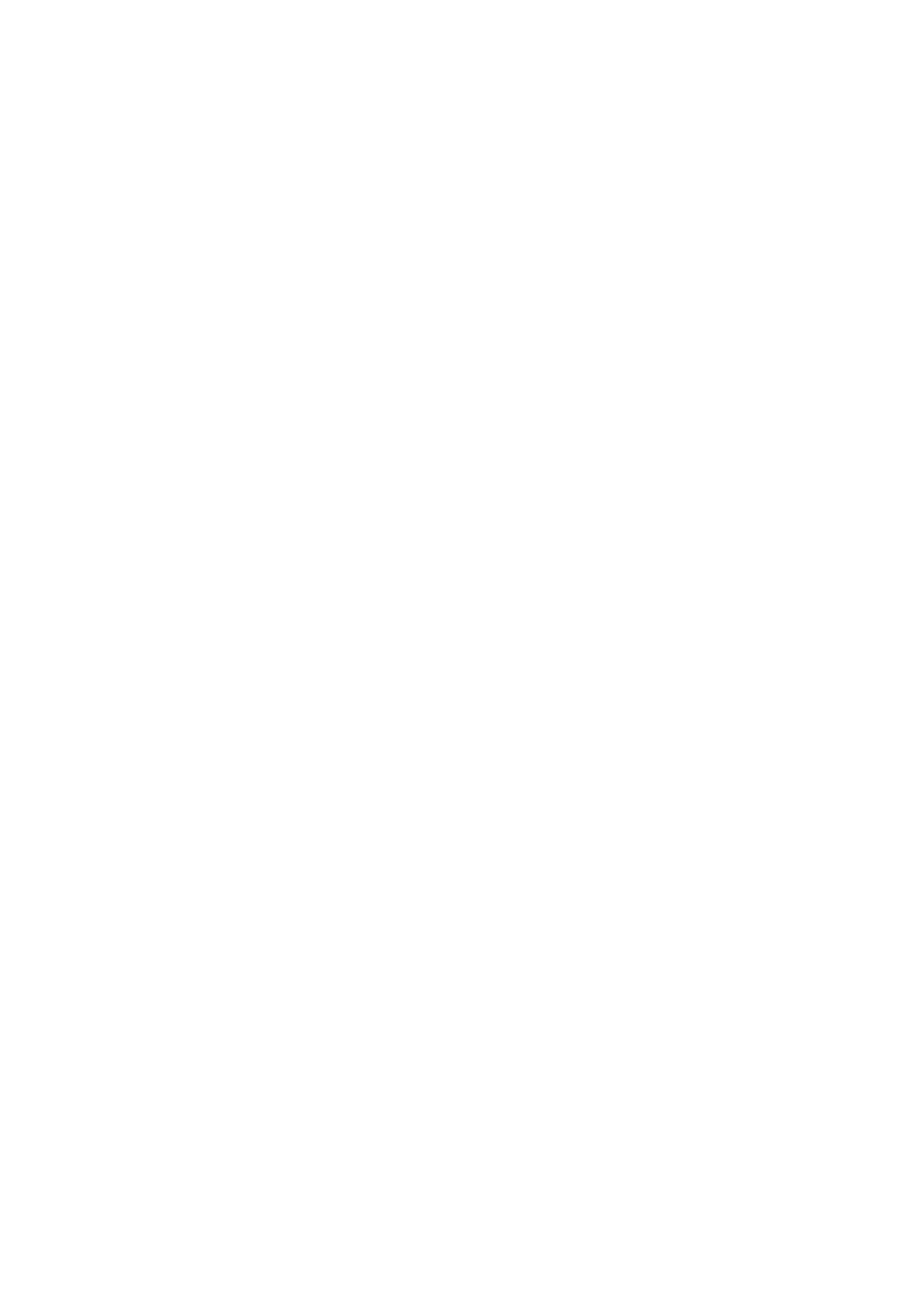### **1. Overview**

#### **Introduction**

**1.1** In February 2015 we published CP 15/6<sup>1</sup>, which set out proposed amendments to our Consumer Credit sourcebook (CONC) to implement the Mortgage Credit Directive (MCD). In this Policy Statement we summarise the feedback we received on the MCD elements of the consultation and our response. In general, respondents agreed with our proposed amendments and we are publishing final rules, the majority of which come into effect on 21 March 2016. Our response to the non-MCD changes to CONC we consulted on in CP15/6 will be published later this year.

#### **Who does this affect?**

**1.2** This Policy Statement will primarily interest authorised firms carrying out regulated activities currently captured by our consumer credit rules, in addition to firms involved with niche forms of lending for the purchase or retention of property (or rights in property) which is not secured by a regulated mortgage contract. We use the term 'MCD lending not secured on the home' to refer to lending within the meaning of Article  $3(1)(b)$  of the MCD.<sup>2</sup>

#### **Is this of interest to consumers?**

**1.3** The amendments in this Policy Statement are primarily technical changes and we do not think they will be of significant interest to consumers. Nevertheless, some consumers may be affected, such as those with a first charge mortgage less than £25,000 entered into prior to 31st October 2004 which is currently subject to the Consumer Credit Act 1974 ("CCA") ("first charge CCA mortgages") or those seeking an MCD loan not secured on the home.

#### **Context**

**1.4** The MCD is an EU Directive that introduces a framework of conduct rules for firms entering into both first and second charge mortgages, in addition to some other forms of property lending not secured on the home. Second charge mortgages are currently regulated as consumer credit, but the Government has decided to move the regulation of second charge mortgages

<sup>1</sup> CP15/6, *[Consumer credit – proposed changes to our rules and guidance](http://www.fca.org.uk/news/cp15-06-consumer-credit-consultation-paper)* (February 2015)

<sup>2</sup> Article 3 of the MCD sets out the scope of the MCD; Article 3(1)(b) covers lending for the purposes of acquisition or retention of property rights in land or in an existing or projected building.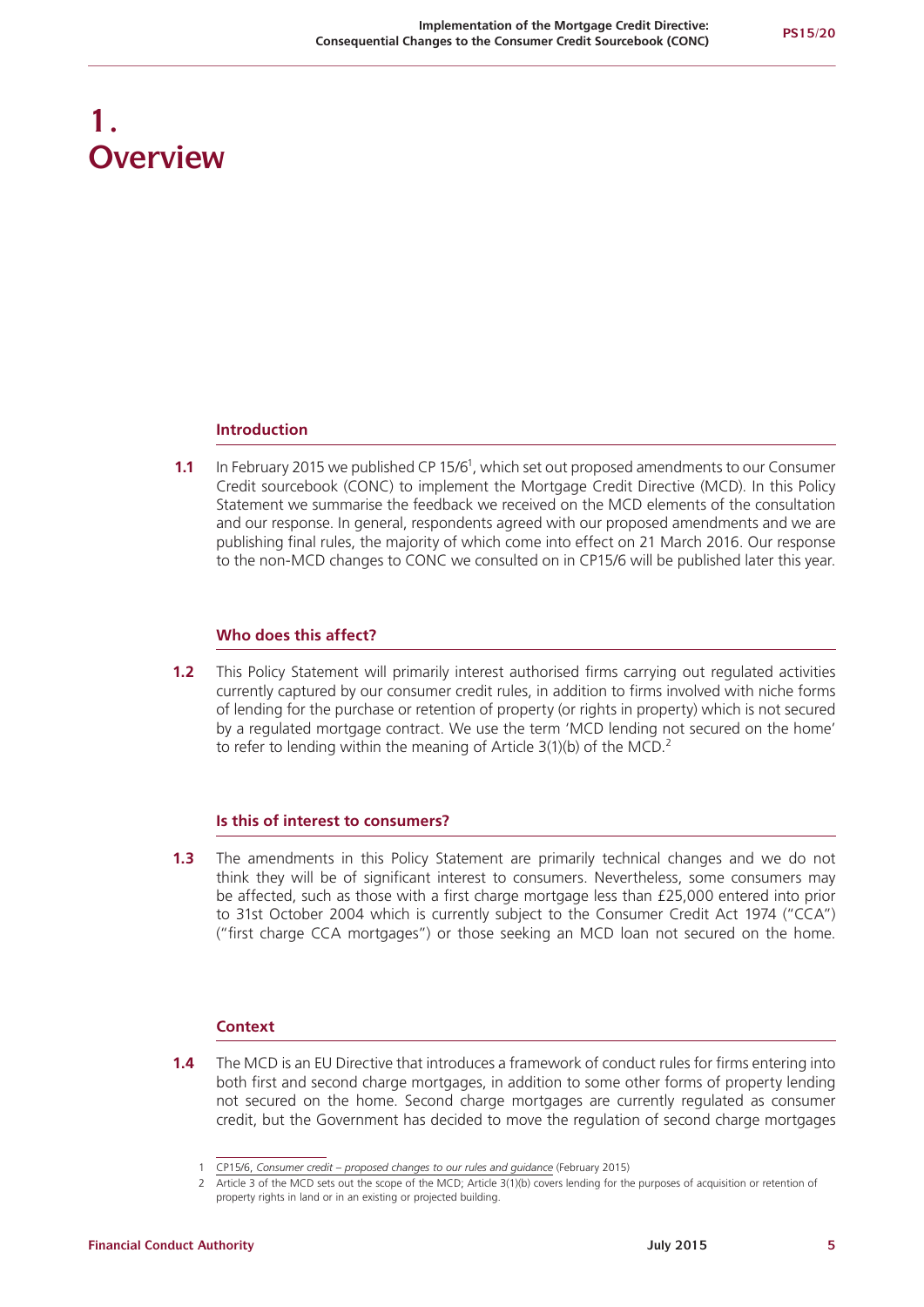into the new mortgage regime from 21 March 2016 as part of implementation of the MCD. We published our final rules implementing the MCD in March 2015.

**1.5** In CP15/6 we consulted on proposed changes to CONC and our Mortgages and Home Finance Conduct of Business Sourcebook ("MCOB") flowing from these changes to the regulation of second charge mortgages and MCD loans not secured on the home. We also consulted on a minor amendment to our Perimeter Guidance Manual ("PERG").

#### **Summary of feedback and our response**

- **1.6** In general, respondents welcomed the proposed consequential amendments to CONC. Some respondents raised questions about the forms of secured lending which remain within CONC, which we address in Chapter 2.
- **1.7** A number of respondents asked for clarification on the future regulatory treatment of first charge CCA mortgages. We have discussed this issue with HM Treasury ("HMT"), and understand that their intention is that the administration of first charge CCA mortgages should become a regulated mortgage activity. HMT are considering legislative changes to put the question beyond doubt.
- **1.8** We are exploring what further amendments to our rules are necessary in light of these changes. We will consult on them later this year.
- **1.9** Many respondents welcomed our approach to implementing the MCD for lending not secured on the home. Some asked for more time to implement the necessary changes. We are obliged to implement the MCD by 21 March 2016, and therefore cannot provide more time for firms to comply with the rules. However, we have made several minor amendments to our rules, including amending CONC 1.2.8 from the version consulted upon to remove reference to CONC 11.
- **1.10** There was very little feedback on the proposed change to PERG we proposed, but what feedback there was, was largely supportive.
- **1.11** In summary, we have made a number of changes to the draft rules we consulted on in CP15/6 (outlined in Chapter 2); however we do not believe that the rules we have made differ from the draft rules in a way which is significant.

#### **Next steps**

#### **What do you need to do next?**

- **1.12** Firms involved in lending that is currently subject to CONC, but which will be subject to MCOB from 21 March 2016, will need to consider how these changes affect them. Virtually all agreements secured on land will now be subject to MCOB, and affected firms should consider how our new rules apply to their business and implement the changes necessary to comply within the appropriate deadlines
- **1.13** Firms who currently hold an interim permission for credit-related regulated activities in relation to second charge mortgages will need to apply for the appropriate mortgage permission(s) if they wish to continue with this activity after 21 March 2016.<sup>3</sup> Authorised firms will need to

<sup>3</sup> For further information on authorisation please see our dedicated MCD web page www.fca.org.uk/firms/firm-types/mortgage-brokers-and-home-finance-lenders/mcd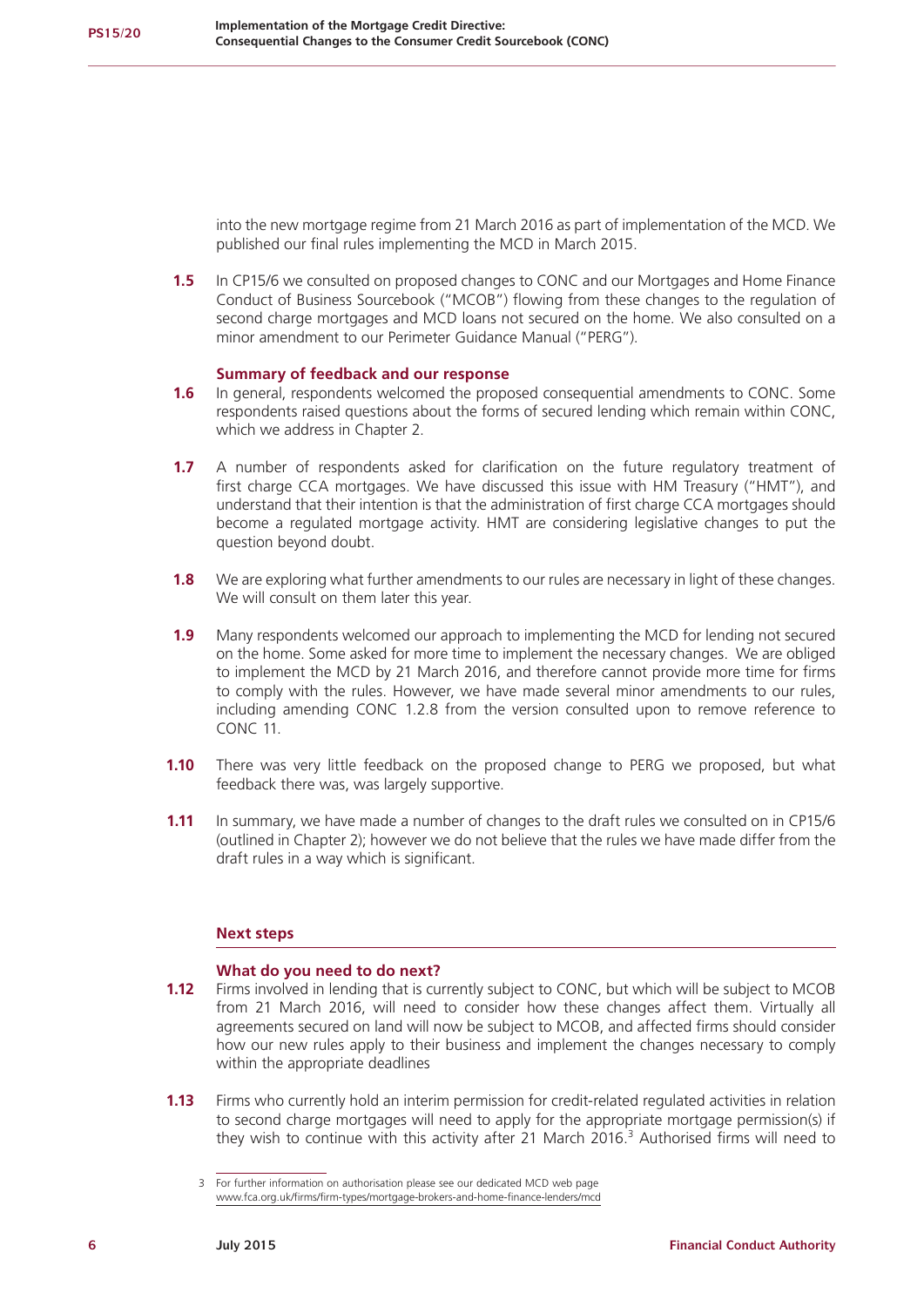apply for a variation of permissions to add relevant mortgage permissions if not already held. Firms should apply in good time before 21 March 2016 to enable us to consider and determine their application.

**1.14** Firms conducting activities relating to MCD lending not secured on the home will require consumer credit permissions and may need to apply for the new permission of advising on MCD lending not secured on the home if they are providing advice on such loans.

#### **What will we do?**

- **1.15** In September we will consult on minor changes to the Handbook to address outstanding issues relating to MCD lending not secured on the home, including whether to amend the definition of "credit related regulated activity" to include the activity of advising borrowers in respect of this type of lending and whether to apply the cancellation rights in CONC 11.
- **1.16** Later in the year we will consult on the further changes needed as a result of the Government's decision to make the administration of first charge CCA mortgages a regulated mortgage activity.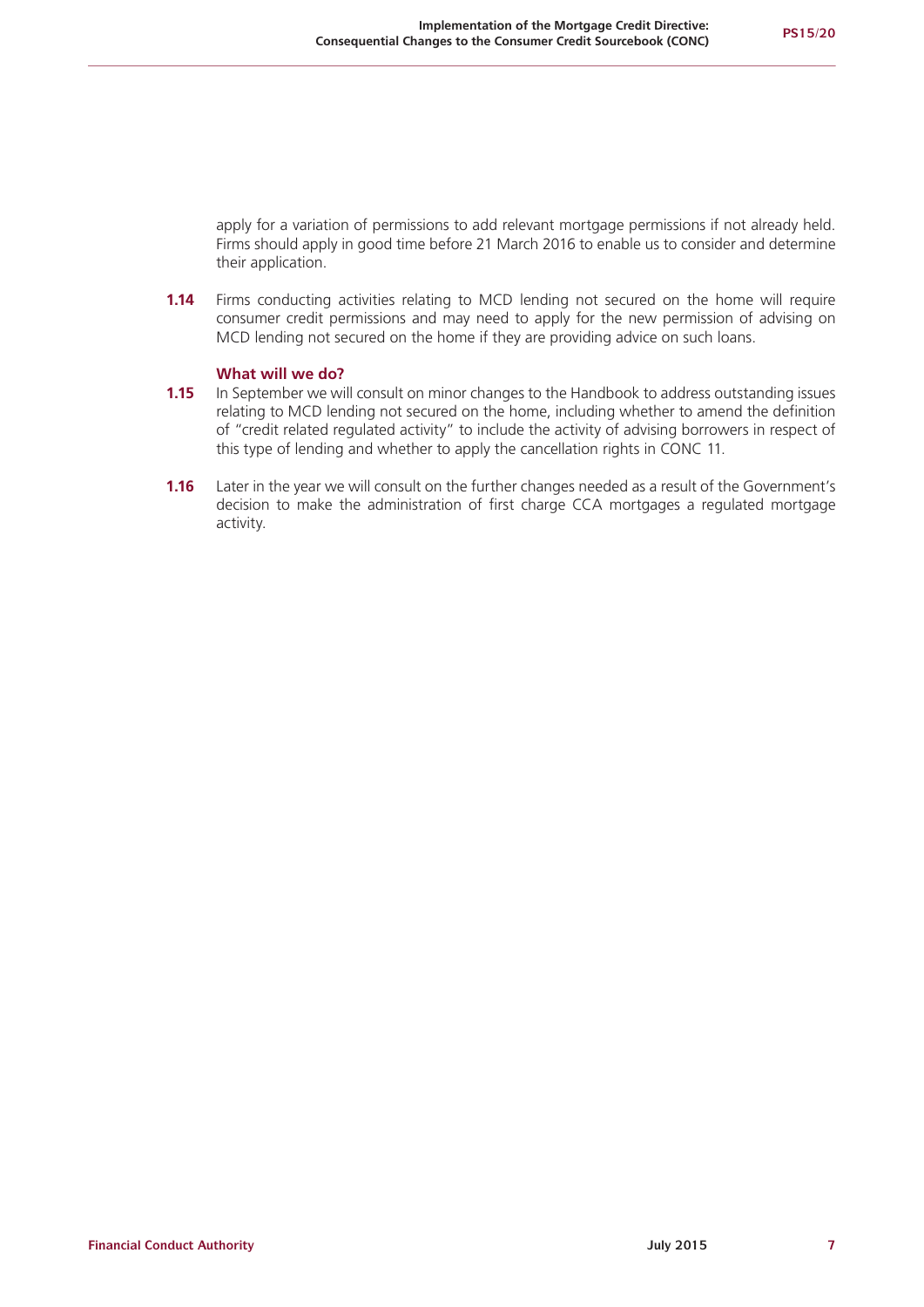# **2. Summary of feedback and our responses**

**2.1** In this chapter we outline the feedback received to the MCD proposals made in CP15/6 and set out our responses.

#### *Q19: Do you have any comments on the proposed changes to CONC resulting from the transfer of the second charge regime?*

- **2.2** The majority of respondents agreed with the proposed changes to CONC, and many generally welcomed the transfer of the second charge regime to MCOB.
- **2.3** Two respondents asked for clarification of the regulatory treatment of first charge CCA mortgages, pointing out an inconsistency between HMT's response to their consultation on implementation of the MCD and the proposed guidance at CONC 1.2.7G.
- **2.4** Three respondents requested that CONC be amended to reflect that the credit broking exclusion in Article 36E of the Regulated Activities Order ("RAO") has been extended to investment property loans, meaning that a consumer credit permission will no longer be needed for broking on buy-to-let ("BTL") agreements from March 2016. One respondent observed that refinancing a BTL agreement for the purposes of debt consolidation requires a consumer credit permission, which they considered unreasonable.
- **2.5** One firm questioned the status of pre-2008 second charge BTL mortgages under the MCD Order.
- **2.6** One trade association asked for clarity on the statement "virtually all agreements secured on land will be taken out of CONC", which we made in Chapter 6 of the CP.
- **2.7** Three consumer representatives raised concerns about the loss of certain CCA protections for second charge borrowers, namely Time Orders and the unfair credit relationships test. Another consumer body expressed concern about the Government's decision to move second charge mortgages into the mortgage regime, as they believe that the previous regime provides more appropriate consumer protection.
- **2.8** One lender expressed the view that second or subsequent charge mortgages, taken out in addition to a CCA-exempt first charge mortgage should also be exempt from regulation and asked that CONC 1.2.7G be amended accordingly.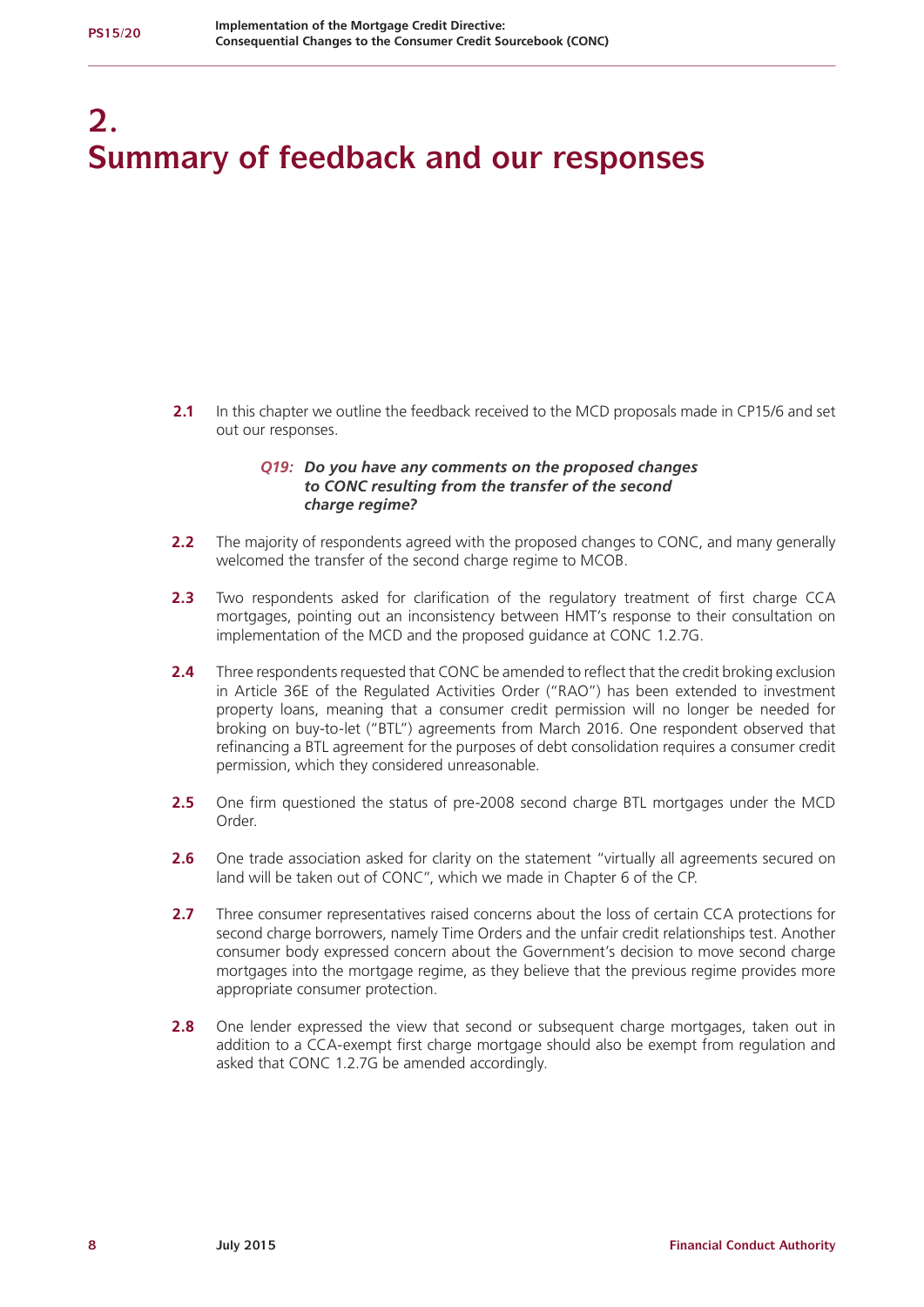#### **Our response**

The Government intends to clarify that the administration of first charge CCA mortgages will be a regulated mortgage activity. We will consult as soon as possible on any further changes we consider necessary as a result. In the meantime we have amended the proposed CONC 1.2.7G to remove the reference to these loans.

We acknowledge that Article 36E of the RAO has been extended to investment property loans and we propose to consult in September on consequential changes to CONC and PERG. However, depending on the circumstances, firms refinancing BTL agreements for the purposes of debt consolidation may still need the relevant permission.

We have spoken to HMT about pre-2008 second charge BTL mortgages and they have confirmed that the intent of the MCD Order is not to bring any previously exempt BTL mortgages within the scope of "consumer credit back book mortgage" and therefore into regulation. HMT intends to make a legislative clarification to ensure that the regulation of back book BTL mortgages remains unchanged.

The transfer of second charge mortgages into the mortgage regime means that the vast majority of secured lending will not be subject to CONC, but there are some agreements secured on land which may still be within CONC and this is reflected at CONC 1.2.7G.

The regulatory treatment of second charge mortgages was set out in CP 14/20, and we addressed the concerns on the loss of CCA protections in our response to consultation feedback in PS15/9. The Government decided to remove CCA protections going forward as it was content that consumers would be adequately protected under MCOB, which has a number of provisions that will mitigate the loss of the CCA. We also believe that MCOB provides the most appropriate form of protection for secured lending. We clarified in PS15/9 that Time Orders continue to be available to consumers, although we think their use will diminish in the second charge market with the application of MCOB 13 to these loans.

In addition, the MCD Order makes express provision at Article 29 to preserve key CCA protections for second charge mortgages entered into before 21 March 2016.

We are unable to provide an exemption for second and subsequent charge loans taken out in addition to CCA-exempt pre-2004 first charge mortgages. This is a decision solely for Government.

#### *Q20: Do you agree with our approach to implementing the MCD for lending not secured on the home?*

**2.9** The majority of respondents welcomed our proposals for implementing the MCD for lending not secured on the home.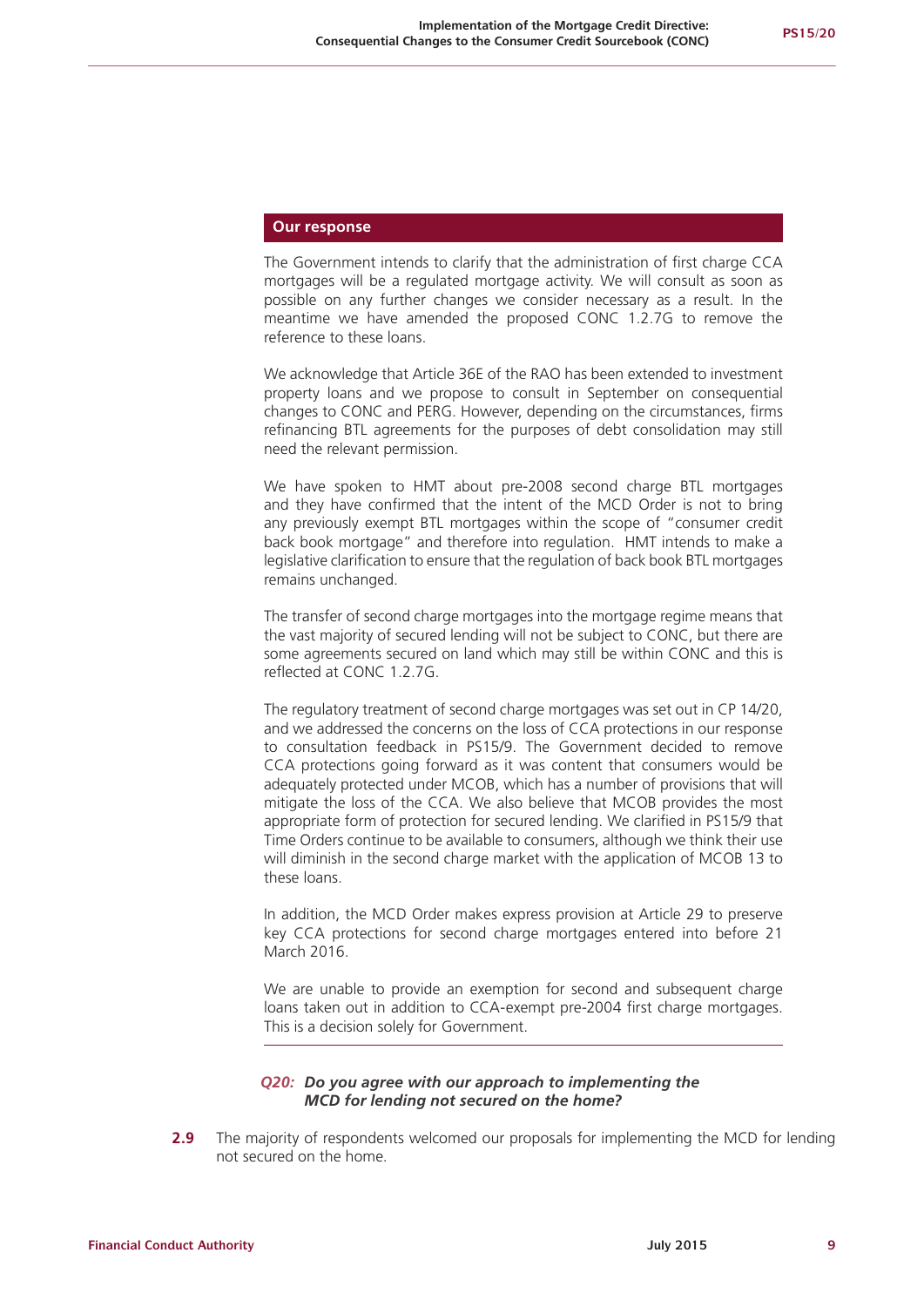- **2.10** Two respondents questioned the appropriateness of applying the MCD rules to lending secured on asset portfolios to raise capital sometimes used for the acquisition or retention of rights in land. Both respondents indicated that this lending is usually subject to an exemption under the CCA/CONC for high net worth ("HNW") individuals at present, and their view is that such individuals do not need protections offered under MCD rules. The proposed rules will mean new systems, processes, and staff training costs for affected firms, which were not identified in the cost benefit analysis ("CBA") included in CP 15/6. One respondent speculated that the imposition of the proposed rules may lead to some firms exiting the market.
- **2.11** There was generally positive feedback on our proposal to give firms the option to elect to comply with MCOB or CONC in some areas. Some firms welcomed being able to elect to comply with one set of rules where CONC and MCOB overlap, whilst others were pleased that the discretionary element has been limited to financial promotions rules. Respondents generally welcomed our proposals to apply additional MCOB protections beyond those implementing the MCD. One trade association noted that firms will be likely to comply with the record keeping requirements at MCOB 13.3.9R despite the rule not applying to this lending.
- **2.12** Although respondents agreed that MCOB 14 should only apply to loans where firms know or have reasonable cause to suspect the purpose of the credit agreement is to acquire or retain property rights in land or in an existing or projected building, some sought further clarity on this point. One large bank asked whether they need to monitor the ongoing use of the credit, and what the impact on open ended credit agreements such as overdrafts or credit cards might be. One trade association asked if the proposed rule at MCOB 14.1.2R applies at the point the contract is entered into, and not where the lender later discovers a loan has been used for these purposes.
- **2.13** Some respondents expressed disappointment that a new activity is being introduced for advising on MCD loans not secured on the home. There was a concern that this had not been clearly communicated by the FCA.
- **2.14** Three respondents commented on the drafting of MCOB 14, suggesting that it was difficult to follow. One trade association suggested minor drafting amendments to make it clearer. Another trade association requested that we provide a model ESIS document for this form of lending.
- **2.15** One bank requested that we consider implementing transitional provisions to allow firms until March 2017 to deliver the changes, or revert to the proposed MCOB 14 set out in CP14/20, which they felt provided more flexibility for firms.
- **2.16** One bank asked for confirmation that MCD lending not secured on the home agreements can be provided on a non-advised or execution only basis.
- **2.17** One bank asked whether the cancellation rights set out in CONC 11 could be disclosed via the ESIS document, and one trade body questioned whether the cancellation rights conferred by CONC 11 should be applied to this lending at all in addition to the seven day right of reflection required by the MCD and conferred by MCOB 6A.3.4R(1) (which is applied by MCOB 14.1.3R(1) (i) in the attached instrument).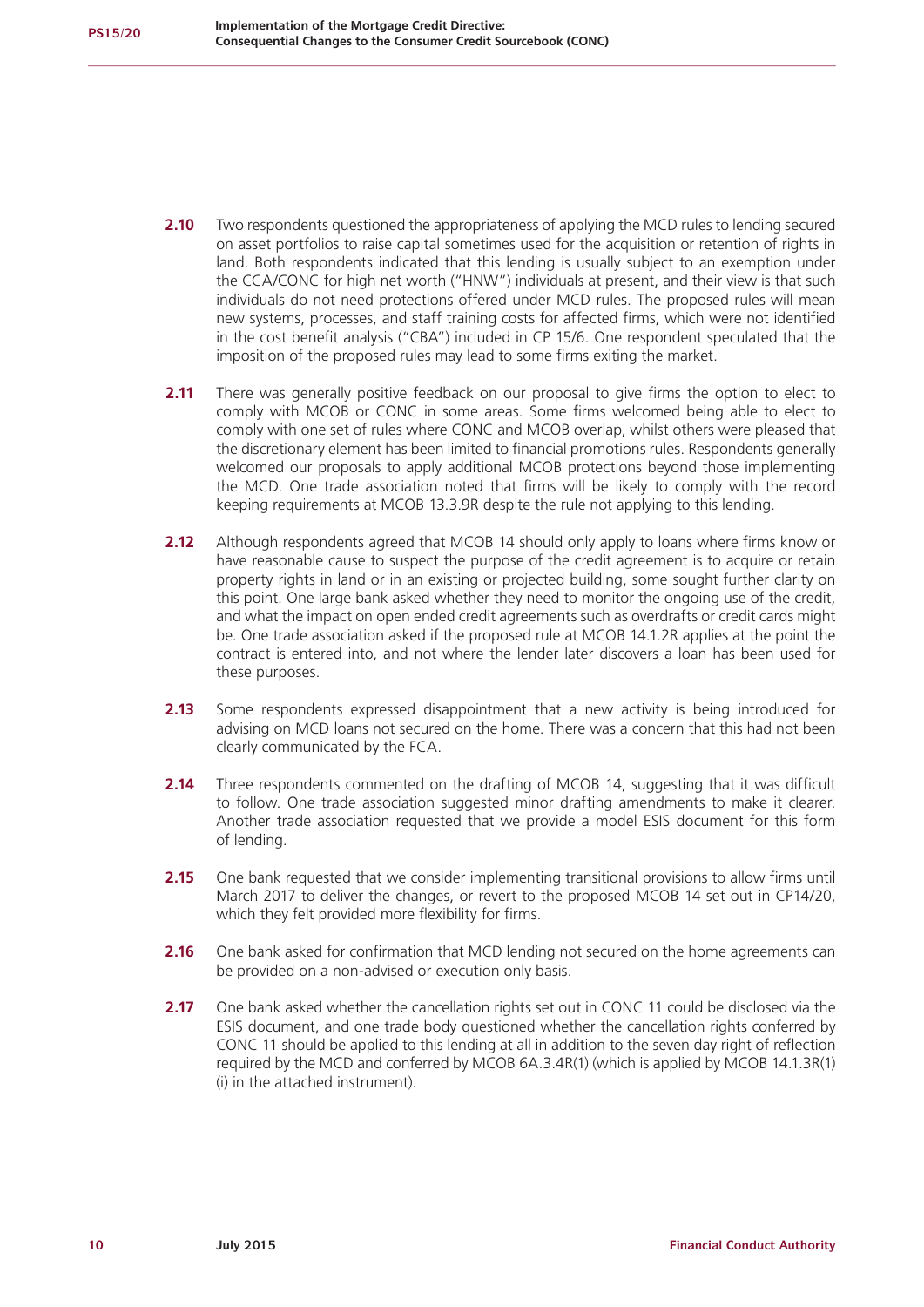#### **Our response**

We welcome the views of respondents on the impact of our proposed approach to implementing the MCD for lending not secured on the home. It was particularly useful to hear about forms of lending, such as portfolio lending, which may be affected by the new MCOB 14. We accept that some forms of MCD protection are disproportionate for transactions involving HNW borrowers; however, the MCD does not include an exemption for HNW borrowers. MCOB 14.1.7R and CONC 1.2.12R do however set out a HNW exemption for all MCOB and CONC rules except those that implement the MCD. Similarly we are unable to provide any flexibility on the date that firms must comply with rules stemming from the Directive. We are also unable to revert to the proposals set out in CP14/20, as this high level approach provided flexibility to firms that we are not able to provide due to the requirements of the MCD, i.e. we cannot offer a choice between "MCD MCOB" and comparable CONC requirements.

In the CBA for MCOB 14 in CP 15/6 we said the proposed rules would not increase costs for firms or that any increase in costs would be of minimal significance. This was because the rules are broadly aligned with the CONC/ CCA requirements that currently apply to lending of this type.

However, we recognise that our rules implementing MCD are likely to impose additional costs for firms currently dealing with HNW customers. Nevertheless, as we stated in CP14/20 there is no exemption in the MCD for firms conducting transactions with HNW individuals. This means that the MCD applies in full, and that the exemption available under the consumer credit regime cannot be applied to our MCOB rules implementing MCD. We also note that we have limited discretion about how and when we implement the MCD. CP14/20 set out our general approach to implementation for transactions involving HNW individuals and that general approach was incorporated within the CBA to that CP. The HNW exemption is however still in place for the CONC and non-MCD MCOB requirements relating to MCD lending not secured on the home. Furthermore, this activity will no longer be subject to the CCA.

With this in mind we are of the view that the consultation would likely have resulted in the same outcome even if the all the costs to those firms had been fully identified. We also consider that further consultation would lead to uncertainty among firms as to our final approach in advance of the implementation deadline on 21 March 2016, which could lead to further costs.

Given the majority of respondents welcomed our proposed MCOB 14 rules we will proceed with the proposed approach, meaning that firms are free to meet the record keeping standards in MCOB 13.3.9R on a voluntary basis.

We have considered the feedback we received on the application of CONC 11 to this lending and we will consult further on this point in the forthcoming September QCP before deciding whether to make rules which apply CONC 11 cancellation rights to this type of lending. In the meantime, we have amended the draft CONC 1.2.8R to remove the reference to CONC 11.

MCOB 14.1.2R makes it clear that a firm is only required to treat a transaction as involving MCD lending not secured on the home where it knows or has reasonable cause to suspect that this is the case, and this was welcomed by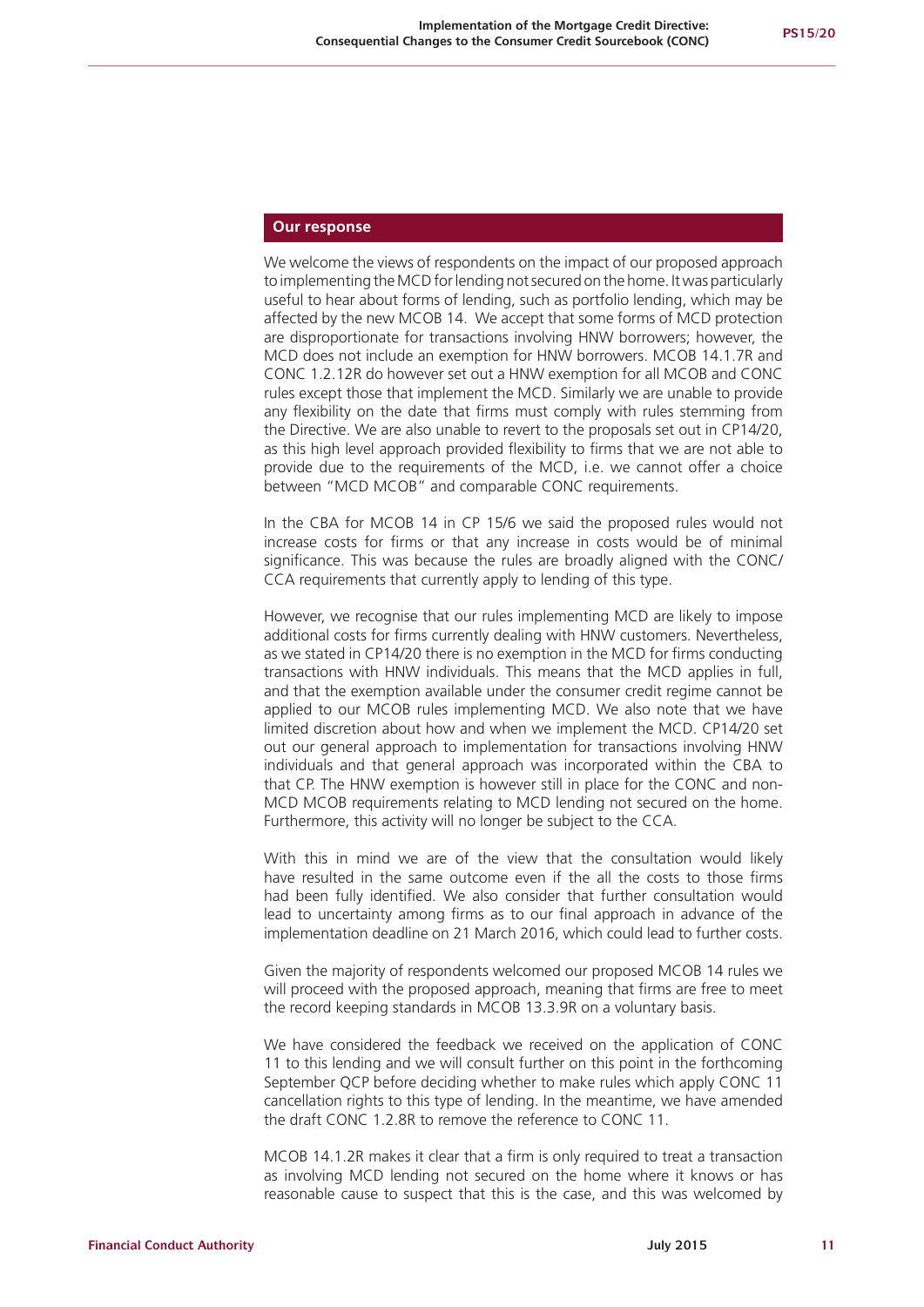respondents. This rule is intended to apply at the point the contract is entered into. As with any contract firms should, prior to the agreement, satisfy themselves as to the nature of the proposed contract, and where there are reasonable grounds to suspect that it might be a 3(1)(b) agreement the firm should treat the agreement accordingly. However our rules do not impose an obligation on firms to monitor the ongoing purpose of the loan.

There is no requirement for advice to be given to borrowers on MCD lending not secured on the home. However, firms should note that they will need the new RAO Article 53DA permission if they wish to provide such advice. Though it was not mentioned in CP14/20 we consulted on the fees for the new 53DA activity of advising on a credit agreement for the purposes of land in the November Fees CP.<sup>4</sup> We have treated the new RAO Article 53DA activity as a "credit-related regulated activity" for the purposes of FEES but not, as yet, for other modules of our Handbook. We are considering whether it would be appropriate to extend that treatment to the rest of the Handbook; if so, we will consult on the necessary amendment to our Glossary and any associated amendments as soon as possible.

We are not considering providing firms with a template/example ESIS for MCD lending not secured on the home. We have provided a number of example documents in previous publications.

Following requests from respondents we have redrafted MCOB 14.1.3R and CONC 1.2.8R in order to make them easier to read.

#### *Q21: Do you agree with the additional MCD changes proposed?*

- **2.18** The vast majority of firms agreed with the proposed PERG change.
- **2.19** One lender raised a question about the intent behind the amendment and whether it reflected a change in the underlying policy intent around which contingent liability facilities would fall within scope.

#### **Our response**

Given the widespread support for our rules, we will proceed with the proposed approach. The PERG guidance describes when a contingent liability is within the perimeter which in part hinges upon the provision of credit. This reflects our long-standing policy position.

<sup>4</sup> CP14/26: Regulatory fees and levies: policy proposals for 2015/16 (http://fca.org.uk/your-fca/documents/consultation-papers/cp14-26)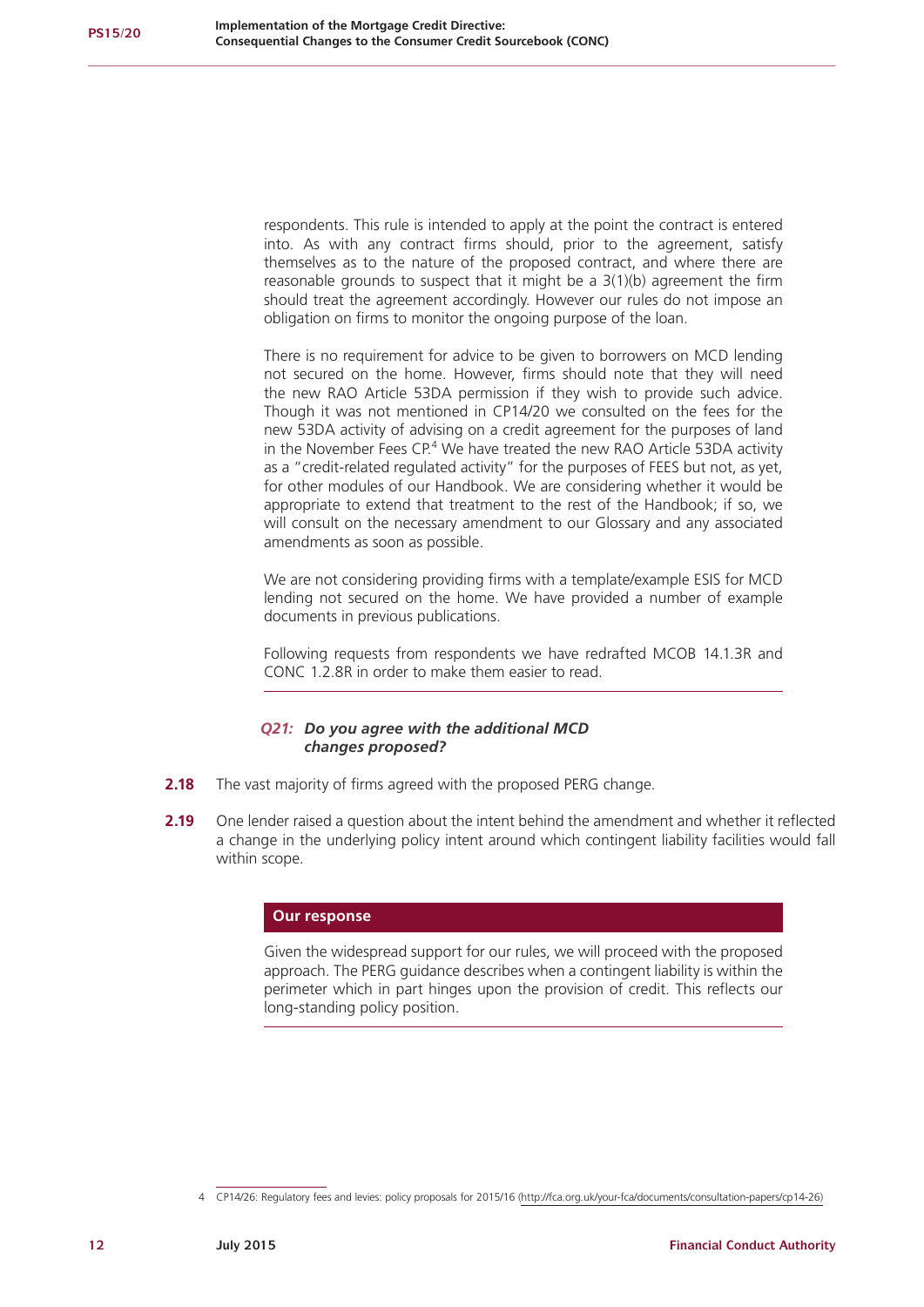### **Annex 1 List of non-confidential respondents**

Advice NI

Amigo Loans

Association of Mortgage Intermediaries

Citizens Advice

Council of Mortgage Lenders

Finance and Leasing Association

Financial Services Consumer Panel

Lloyds Banking Group

Money Advice Trust

National Association of Commercial Finance Brokers

National Consumer Federation

Nottinghamshire Building Society

Royal Bank of Scotland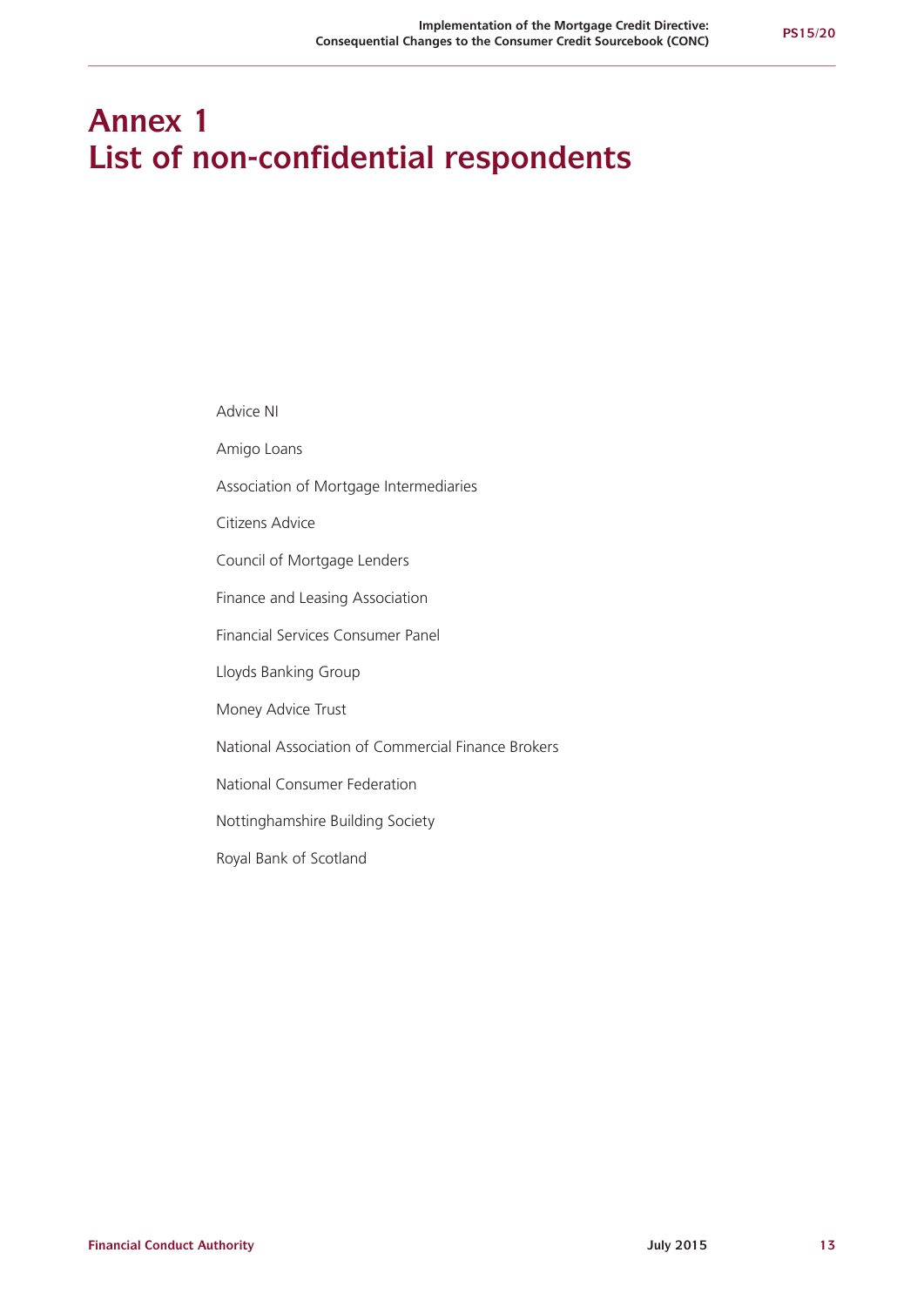## **Appendix 1 Made rules (legal instrument)**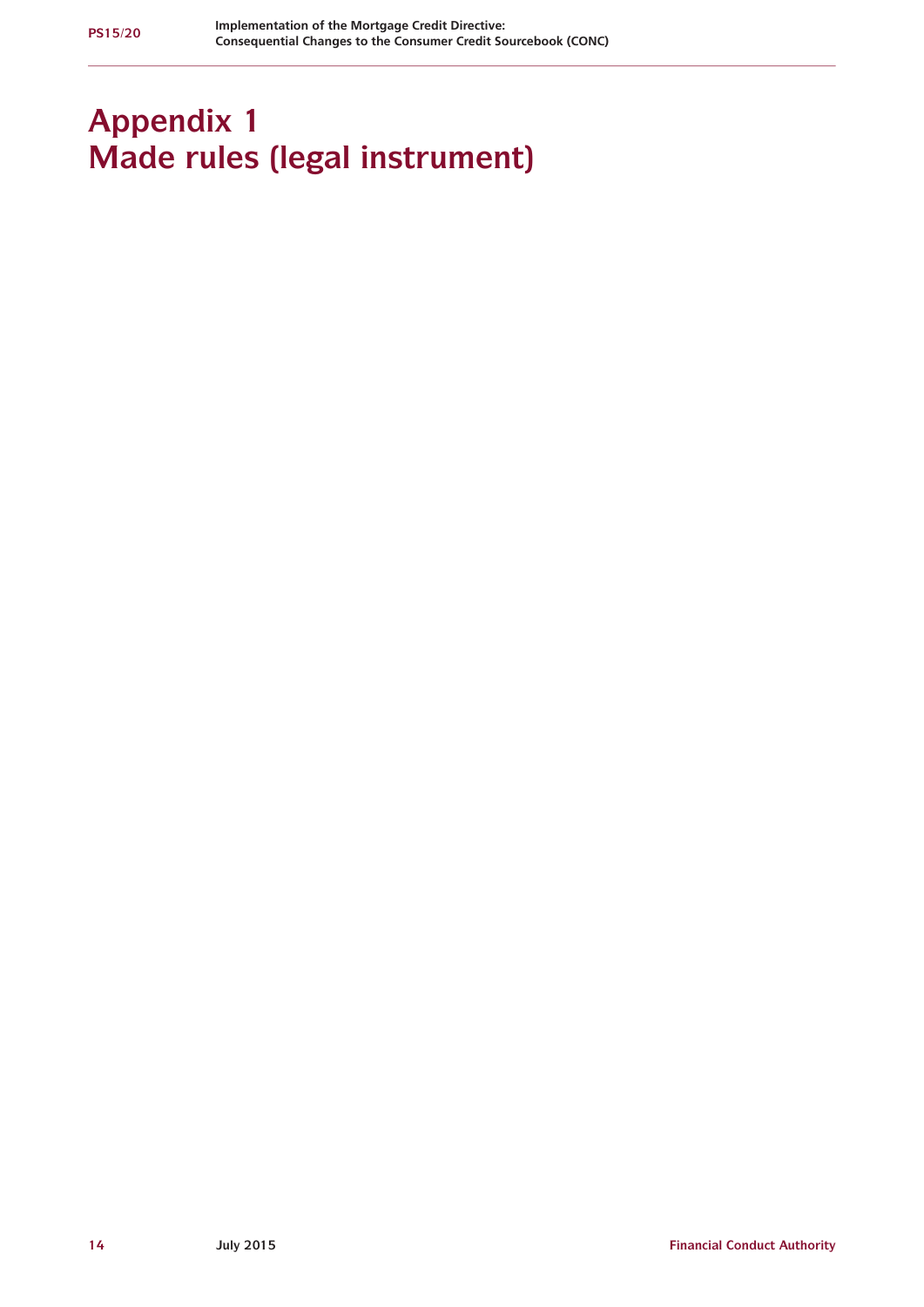#### **CONSUMER CREDIT (MORTGAGE CREDIT DIRECTIVE) INSTRUMENT 2015**

#### **Powers exercised**

- A. The Financial Conduct Authority makes this instrument in the exercise of the following powers and related provisions in the Financial Services and Markets Act 2000 ('the Act'):
	- (1) section 137A (The FCA's general rules);
	- (2) section 137R (Financial promotion rules);
	- (3) section 137T (General supplementary powers); and
	- (4) section 139A (The FCA's power to give guidance).
- B. The rule-making powers listed above are specified for the purpose of section 138G(2) (Rule-making instruments) of the Act.

#### **Commencement**

- C. This instrument comes into force as follows:
	- (1) Part 1 of Annex A (MCOB) comes into force on 21 September 2015 immediately after Part 1 of Annex D to the Mortgage Credit Directive Instrument 2015 (FCA 2015/18) comes into force; and
	- (2) the remainder of this instrument comes into force on 21 March 2016.

#### **Amendments to the FCA Handbook**

- D. The Mortgages and Home Finance: Conduct of Business sourcebook (MCOB) is amended in accordance with Annex A to this instrument.
- E. The Consumer Credit sourcebook (CONC) is amended in accordance with Annex B to this instrument.

#### **Amendments to material outside the Handbook**

F. The Perimeter Guidance manual (PERG) is amended in accordance with Annex C to this instrument.

#### **Notes**

G. In Annexes A and B to this instrument, the "notes" (indicated by "*Editor's Note:*" or "**Note:**") are included for the convenience of readers but do not form part of the legislative text.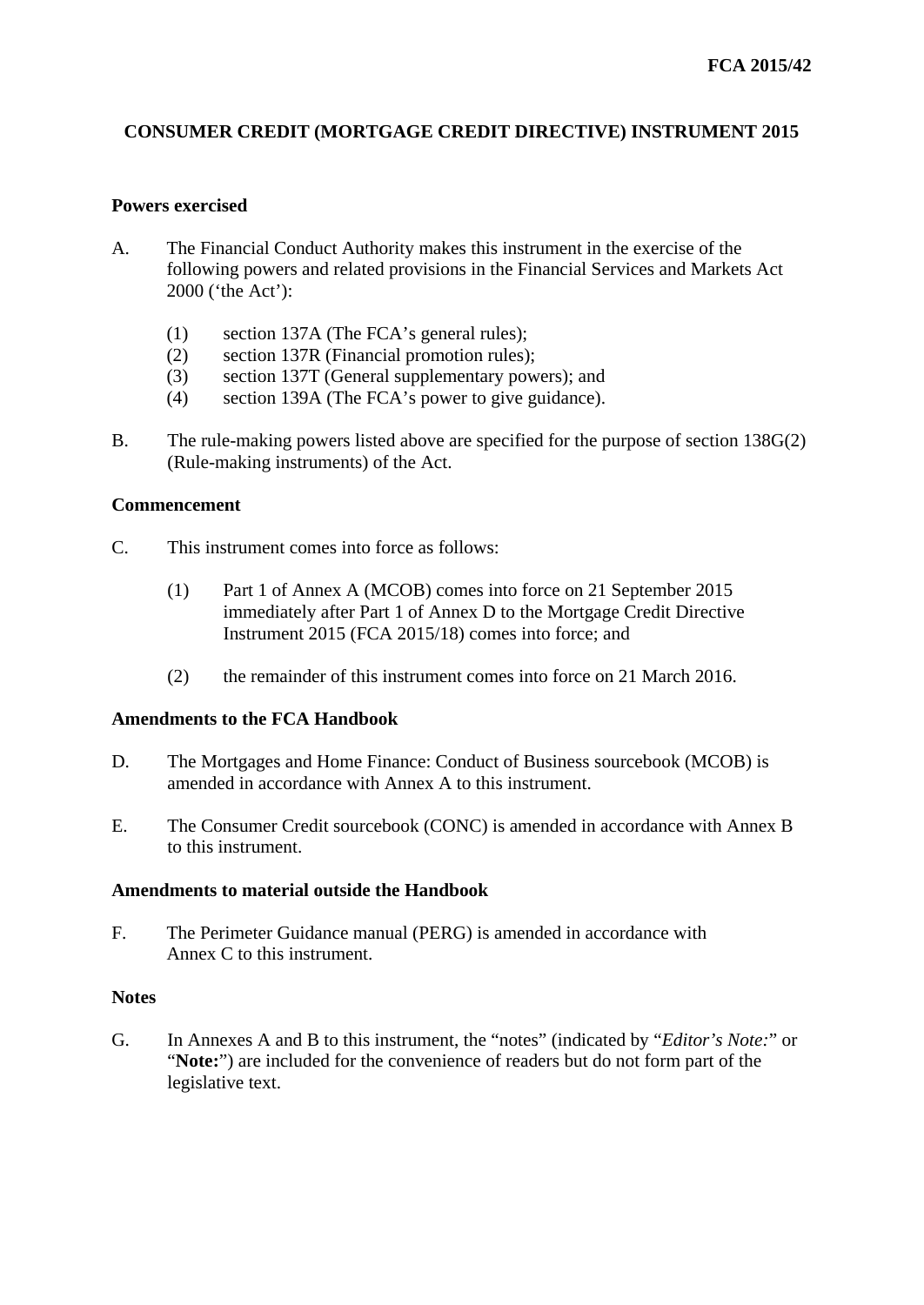#### **Citation**

H. This instrument may be cited as the Consumer Credit (Mortgage Credit Directive) Instrument 2015.

By order of the Board of the Financial Conduct Authority 30 July 2015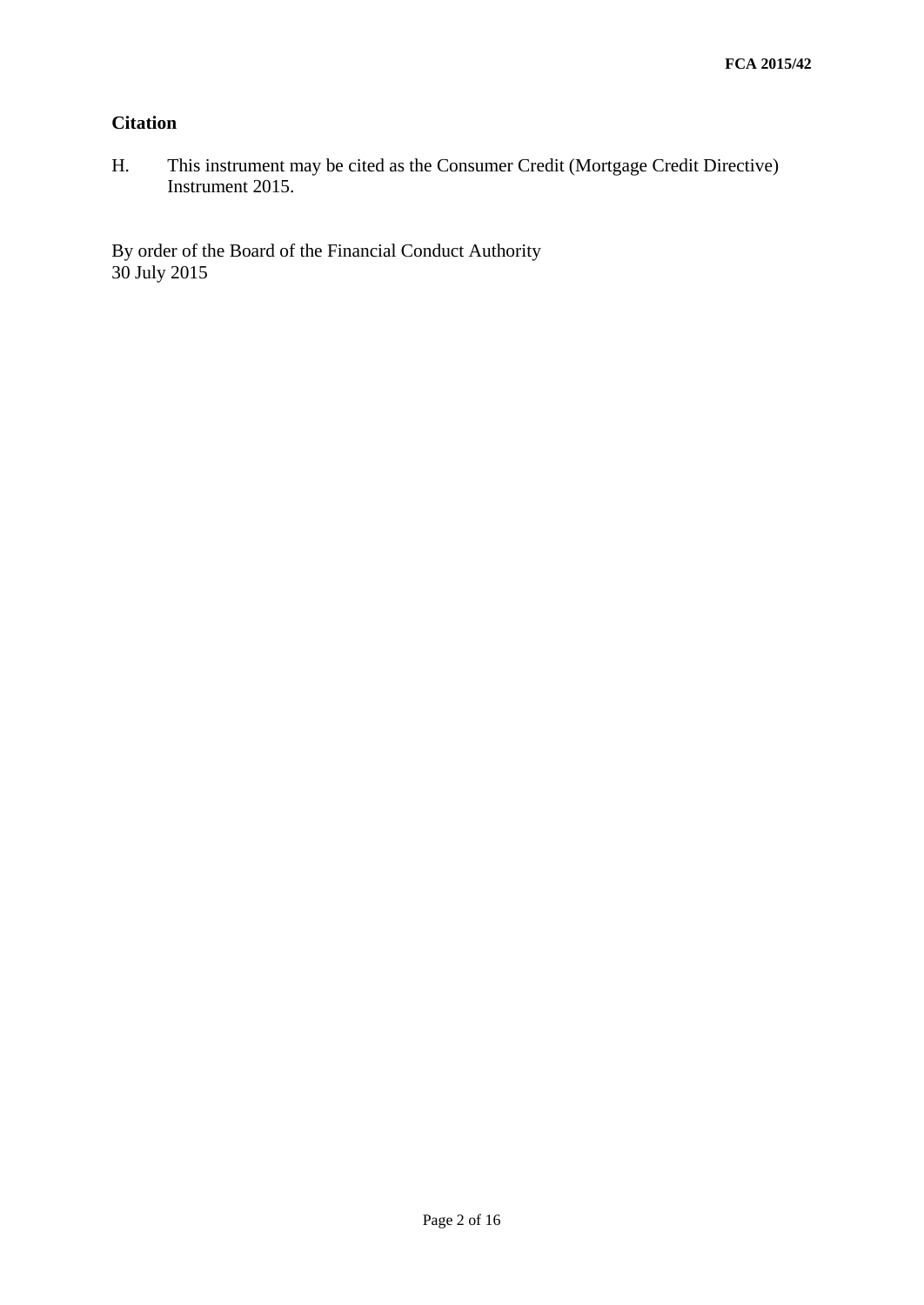#### **Annex A**

#### **Amendments to the Mortgages and Home Finance: Conduct of Business sourcebook (MCOB)**

In this Annex, underlining indicates new text and striking through indicates deleted text unless otherwise stated.

#### **Part 1: Comes into force on 21 September 2015**

#### **TP1.1 Transitional Provisions**

[*Editor's Note:* Rows 45 to 52 of this table are to be added on 21 March 2016 by virtue of the Mortgage Credit Directive Instrument 2015 (FCA 2015/18).]

| (1)      | (2) Material<br>to which the<br>transitional<br>provision<br>applies                   | (3)                      | (4) Transitional provision                                                                                                                                                                                                                                                                                                             | (5)<br><b>Transitional</b><br>provision:<br>dates in<br>force | (6)<br><b>Handbook</b><br>provision:<br>coming<br>into force |
|----------|----------------------------------------------------------------------------------------|--------------------------|----------------------------------------------------------------------------------------------------------------------------------------------------------------------------------------------------------------------------------------------------------------------------------------------------------------------------------------|---------------------------------------------------------------|--------------------------------------------------------------|
| $\cdots$ |                                                                                        |                          |                                                                                                                                                                                                                                                                                                                                        |                                                               |                                                              |
| 20       | MCOB TPs 22,<br>24, 26, 28, 30,<br>32, 34, 36, 38,<br>and $40, 53$ and<br>55           | G                        | The purpose of TPs $22$ , $24$ , $26$ ,<br>28, 30, 32, 34, 36, 38, and 40,<br>$\frac{53 \text{ and } 55}{51}$ is to allow <i>firms</i> to<br>apply certain sets of provisions<br>that implement MCD<br>requirements early. A <i>firm</i> may<br>adopt any set of provisions, it<br>need not adopt all of the sets at<br>the same time. | 21 September<br>2015 to 20<br>March 2016                      | 21 March<br>2016                                             |
| 21       | MCOB TPs 22,<br>24, 26, 28, 30,<br>32, 34, 36, 38,<br>and 40, 53 and<br>$\frac{55}{5}$ | $\mathbf R$              | An election to apply any of TP<br>22, 24, 26, 28, 30, 32, 34, 36,<br>38, and 40, 53 and 55 does not<br>imply an election to apply any<br>other of TP 22, 24, 26, 28, 30,<br>32, 34, 36, 38, and 40, 53 and<br><u>55</u> .                                                                                                              | 21 September<br>2015 to 20<br>March 2016                      | 21 March<br>2016                                             |
| $\cdots$ |                                                                                        |                          |                                                                                                                                                                                                                                                                                                                                        |                                                               |                                                              |
| 53       | $MCOB$ 14                                                                              | $\underline{\mathbf{R}}$ | A firm to which MCOB 14 will<br>apply from 21 March 2016<br>may elect to comply with<br>MCOB 14 from 21 September<br>2015. If so, from the date of<br>that election:<br>(i) the <i>rules</i> and other                                                                                                                                 | 21 September<br>2015 to 20<br>March 2016                      | 21 March<br>2016                                             |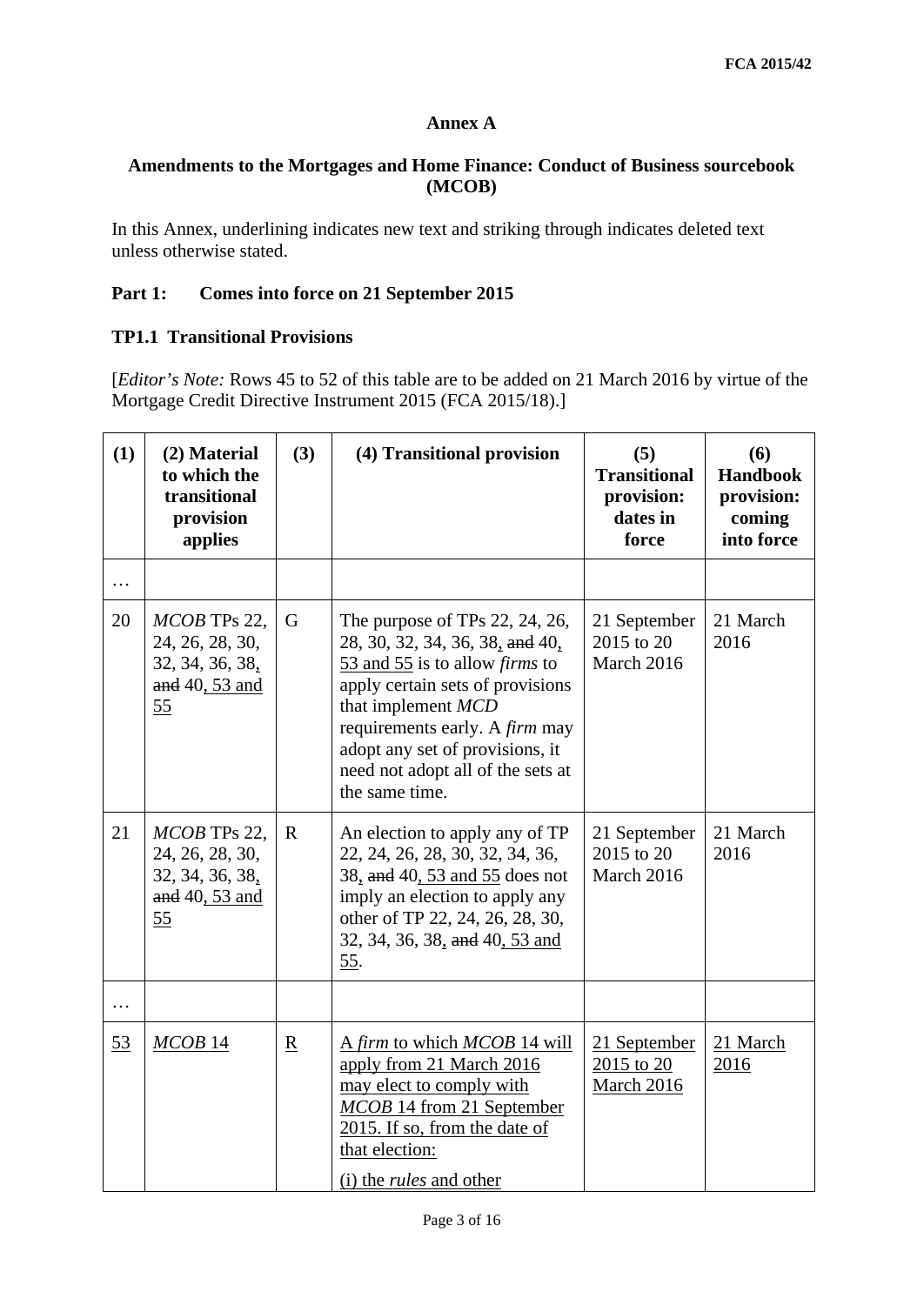|                  |                 |                 | <i>activity.</i> | provisions in CONC will cease<br>to apply to the <i>firm</i> with<br>respect to the conduct<br>governed by MCOB 14, except<br>for CONC 1.2.8R, the rules<br>applied by CONC 1.2.8R, and<br>any related provisions (for<br>example, $CONC 1.2.10R$ ; and<br>(ii) the <i>firm</i> must comply with<br>MCOB 14 with respect to its<br>lending under MCD article<br>$3(1)(b)$ credit agreements or,<br>as the case may be, its MCD<br>$article (3)(1)(b) intermediate$ intermediation |                                          |                  |
|------------------|-----------------|-----------------|------------------|-----------------------------------------------------------------------------------------------------------------------------------------------------------------------------------------------------------------------------------------------------------------------------------------------------------------------------------------------------------------------------------------------------------------------------------------------------------------------------------|------------------------------------------|------------------|
| $\underline{54}$ | MCOB TP<br>1.53 | $\underline{G}$ | (1)              | MCOB TP 1.53 allows<br>a firm to apply the<br><b>MCD</b> requirements<br>relating to lending<br>under MCD article<br>$3(1)(b)$ credit<br>agreements and MCD<br>article (3)(1)(b)<br><i>intermediation activity</i><br>early.                                                                                                                                                                                                                                                      | 21 September<br>2015 to 20<br>March 2016 | 21 March<br>2016 |
|                  |                 |                 | (2)              | A firm should generally<br>make one election<br>under MCOB TP 1.53<br>for all of its MCD<br>article (3)(1)(b) credit<br><i>intermediation activity,</i><br>or all of its lending<br>under MCD article<br>$3(1)(b)$ credit<br><i>agreements</i> , at any<br>given time.                                                                                                                                                                                                            |                                          |                  |
|                  |                 |                 | (3)              | Where a <i>firm</i> wishes to<br>make different elections<br>for different types of<br>$MCD$ article $(3)(1)(b)$<br>credit intermediation<br><i>activity</i> or lending<br>under MCD article<br>$3(1)(b)$ credit<br><i>agreements</i> , it should<br>maintain processes to<br>ensure that the <i>rules</i>                                                                                                                                                                        |                                          |                  |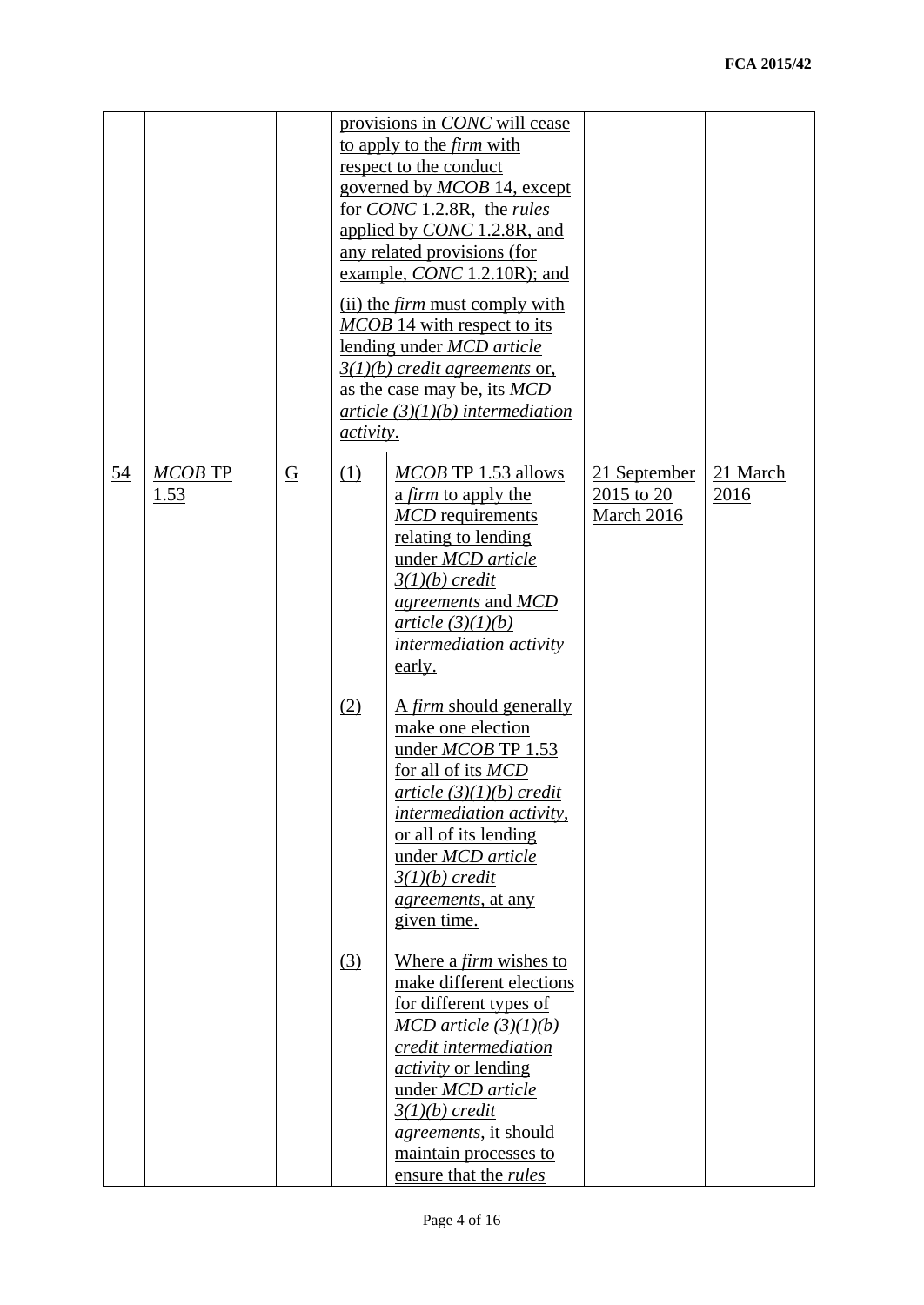|    |                             |   | applicable to each type<br>of activity and each<br>agreement or customer<br>are clearly identifiable<br>to its staff and, on<br>request, to <i>customers</i><br>and the <i>FCA</i> . Its<br>processes should also<br>ensure that each<br>agreement or <i>customer</i><br>is dealt with in<br>compliance with the<br><i>rules</i> applicable to it or<br>them.                                                                                                                                      |                                          |                  |
|----|-----------------------------|---|----------------------------------------------------------------------------------------------------------------------------------------------------------------------------------------------------------------------------------------------------------------------------------------------------------------------------------------------------------------------------------------------------------------------------------------------------------------------------------------------------|------------------------------------------|------------------|
| 55 | MCOB TP1.20<br>to $TP$ 1.53 | R | If a <i>firm</i> elects under <i>MCOB</i><br>$TP 1.20$ to $TP 1.53$ to comply<br>with provisions of the FCA<br>Handbook which, but for this<br>section, would not be in force<br>before 21 March 2016, those<br>provisions, and any other<br>provisions in the Handbook<br>which they apply or on which<br>they depend, are to apply in<br>respect of the <i>firm</i> from the<br>date of the election but in the<br>form in which they will appear<br>in the <i>Handbook</i> on 21 March<br>2016. | 21 September<br>2015 to 20<br>March 2016 | 21 March<br>2016 |

#### **Part 2: Comes into force on 21 March 2016**

Insert the following new chapter after MCOB 13. The text is not underlined.

### **14 MCD article 3(1)(b) credit agreements**

### **14.1 Handbook provisions which apply in respect of MCD article 3(1)(b) credit agreements**

- 14.1.1 G The purpose of *MCOB* 14 is to apply *rules* and *guidance* in *MCOB* (including, but not restricted to, *rules* that implement the *MCD*) to:
	- (1) *MCD article 3(1)(b) creditors*; and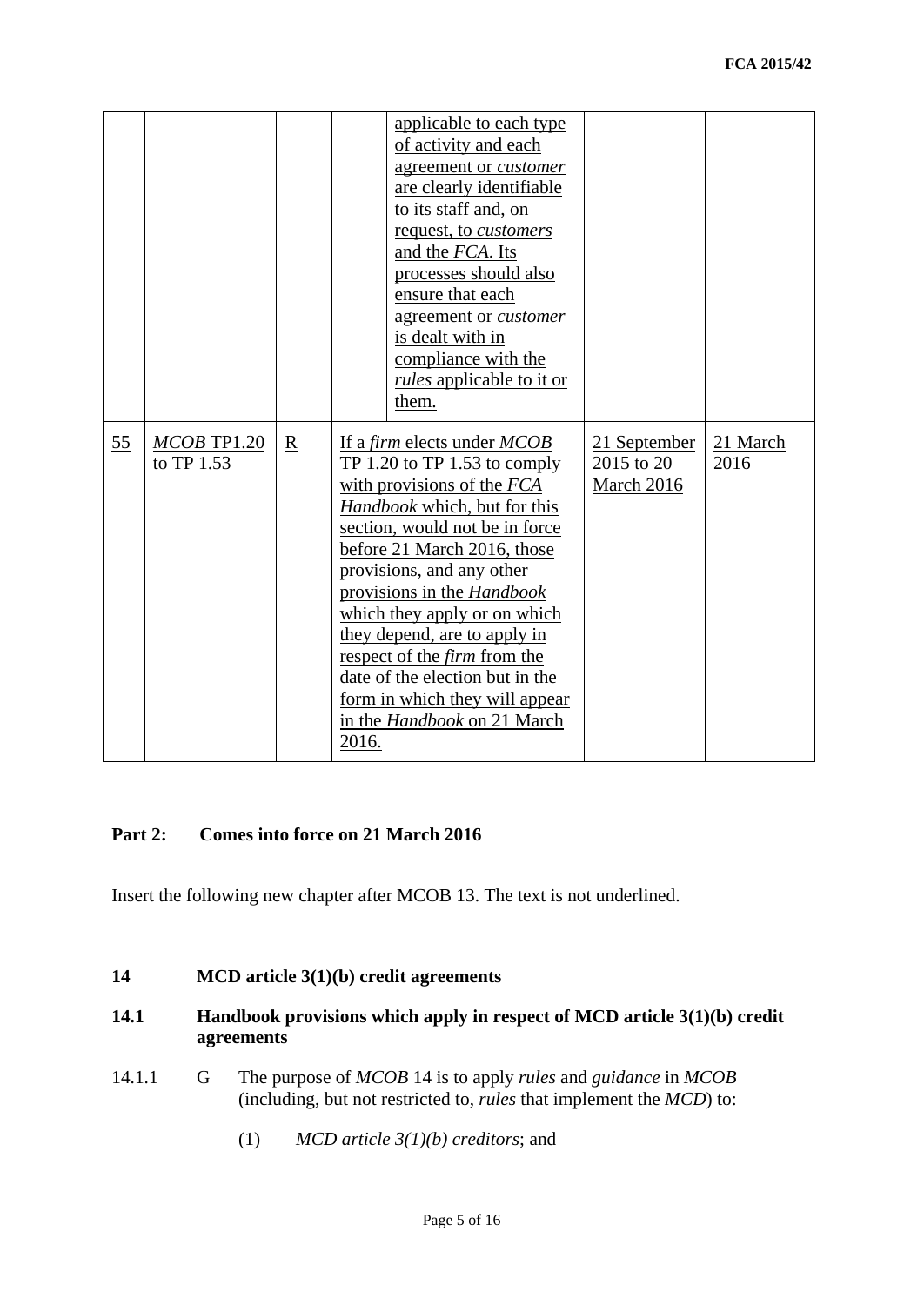(2) *MCD article 3(1)(b) credit intermediaries*;

and to identify *rules* and *guidance* in *CONC* that also apply, or may (subject to the election in *MCOB* 14.1.5R) apply, to them.

- 14.1.2 R A *firm* must treat a proposed *credit agreement* as an *MCD article 3(1)(b) credit agreement* if the *firm* knows, or has reasonable cause to suspect, that the purpose of the *credit agreement* is to acquire or retain property rights in land or in an existing or projected building.
- 14.1.3 R Subject to *MCOB* 14.1.5R and *MCOB* 14.1.7R:
	- (1) *MCD article 3(1)(b) creditors* and *MCD article 3(1)(b) credit intermediaries* must comply with the following provisions in *MCOB*. These provisions apply with such changes as are necessary to apply them to *MCD article 3(1)(b) credit agreements* and activity undertaken in relation to those agreements (see *MCOB* 14.1.4G):
		- (a) *MCOB* 1.2.19G (identifying MCD credit agreements);
		- (b) *MCOB* 2.3 (inducements);
		- (c) *MCOB* 2.5A (the customer's best interests);
		- (d) *MCOB* 2A (Mortgage Credit Directive) except for *MCOB*  2A.1.4R;
		- (e) *MCOB* 3A.1 to *MCOB* 3A.5 (financial promotions and communications with customers);
		- (f) *MCOB* 3B (MCD general information);
		- (g) *MCOB* 4A.2 (adequate explanations);
		- (h) *MCOB* 5A (MCD pre-application disclosure);
		- (i) *MCOB* 6A (MCD disclosure at the offer stage);
		- (j) *MCOB* 7.5 (mortgages: statements);
		- (k) *MCOB* 7A (additional MCD disclosure: start of contract and after sale);
		- (l) *MCOB* 7B (MCD: further advances);
		- (m) *MCOB* 10A (MCD Annual Percentage Rate of Charge);
		- (n) *MCOB* 11.6 (responsible lending and financing);
		- (o) *MCOB* 11A (additional MCD responsible lending requirements);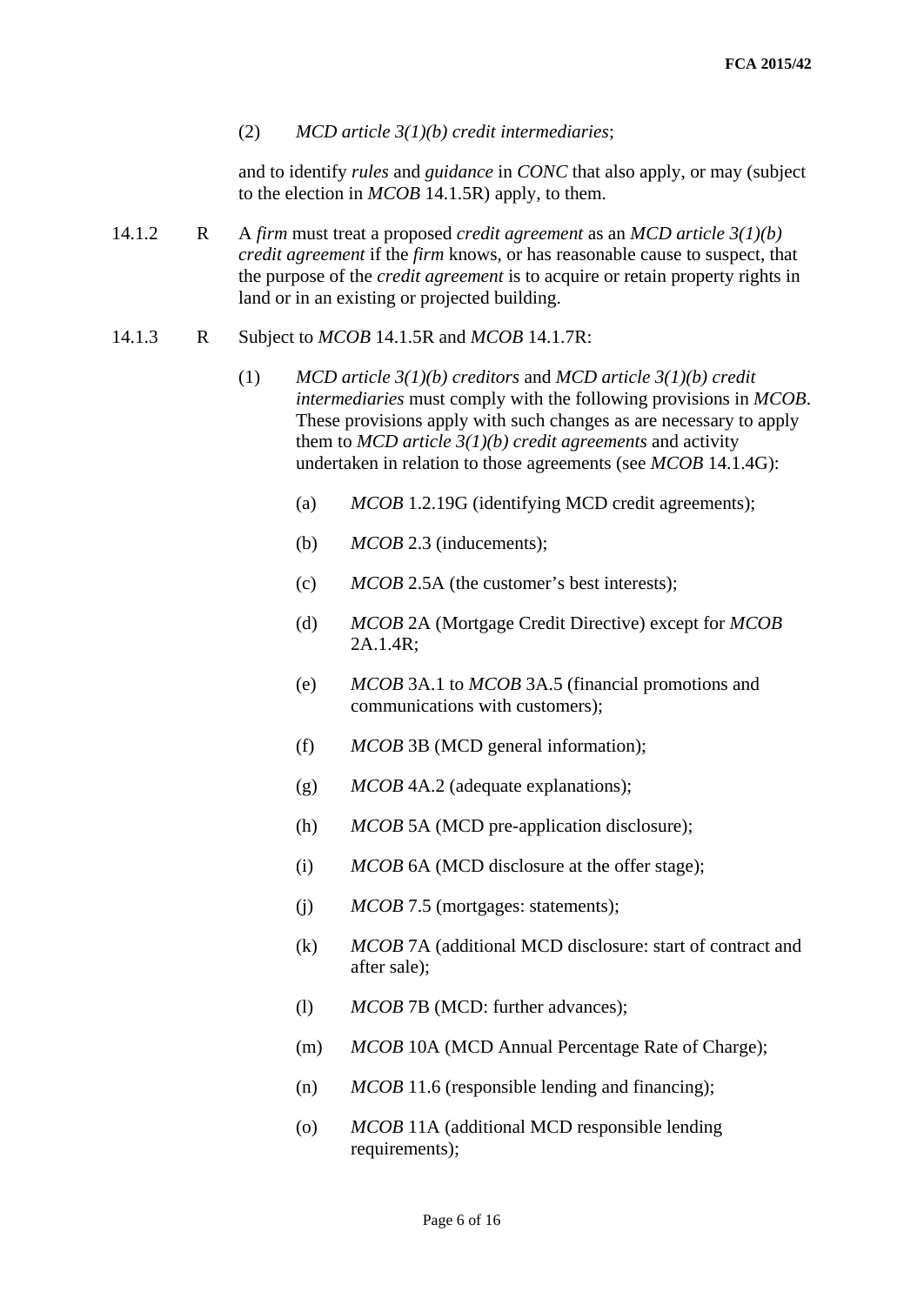- (p) *MCOB* 12.3 (early repayment charges);
- (q) *MCOB* 12.5 (excessive charges); and
- (r) *MCOB* 13 (arrears, payment shortfalls and repossessions) except for *MCOB* 13.3.9R;
- (2) *MCD article 3(1)(b) credit intermediaries* must additionally comply with the following provisions in *MCOB*. These provisions apply with such changes as are necessary to apply them to *MCD article 3(1)(b) credit agreements* and activity undertaken in relation to those agreements:
	- (a) *MCOB* 4.4A.1R(1) and (2) (initial disclosure requirements);
	- (b)  $MCOB\,4.4A.4R(1)(a)$  and (3) (initial disclosure requirements);
	- (c)  $MCOB\,4.4A.8R(1)(a)$ , (c), (d) and (2)(e) (initial disclosure requirements); and
	- (d) *MCOB* 4A.1 (additional disclosure by MCD mortgage credit intermediaries); and
- (3) *MCD article 3(1)(b) credit advisers* must additionally comply with the following provisions in *MCOB*. These provisions apply with such changes as are necessary to apply them to *MCD article 3(1)(b) credit agreements* and activity undertaken in relation to those agreements:
	- (a) *MCOB* 2A.1.4R (Mortgage Credit Directive);
	- (b) *MCOB* 4.7A (advised sales) except for:
		- (i)  $MCOB\,4.7A.1G(2)$  to (4);
		- (ii) *MCOB* 4.7A.11R to *MCOB* 4.7A.14E; and
		- (iii) *MCOB* 4.7A.24R to *MCOB* 4.7A.25R; and
	- (c) *MCOB* 4A.3 (adequate explanations).
- 14.1.4 G The changes that *MCOB* 14.1.3R requires to be made to *rules* applied by that *rule* include the following:
	- (1) any reference to 'land' includes a reference to property rights in an existing or projected building;
	- (2) any reference to *regulated mortgage contract* or *MCD regulated mortgage contract* includes a reference to an *MCD article 3(1)(b) credit agreement*; and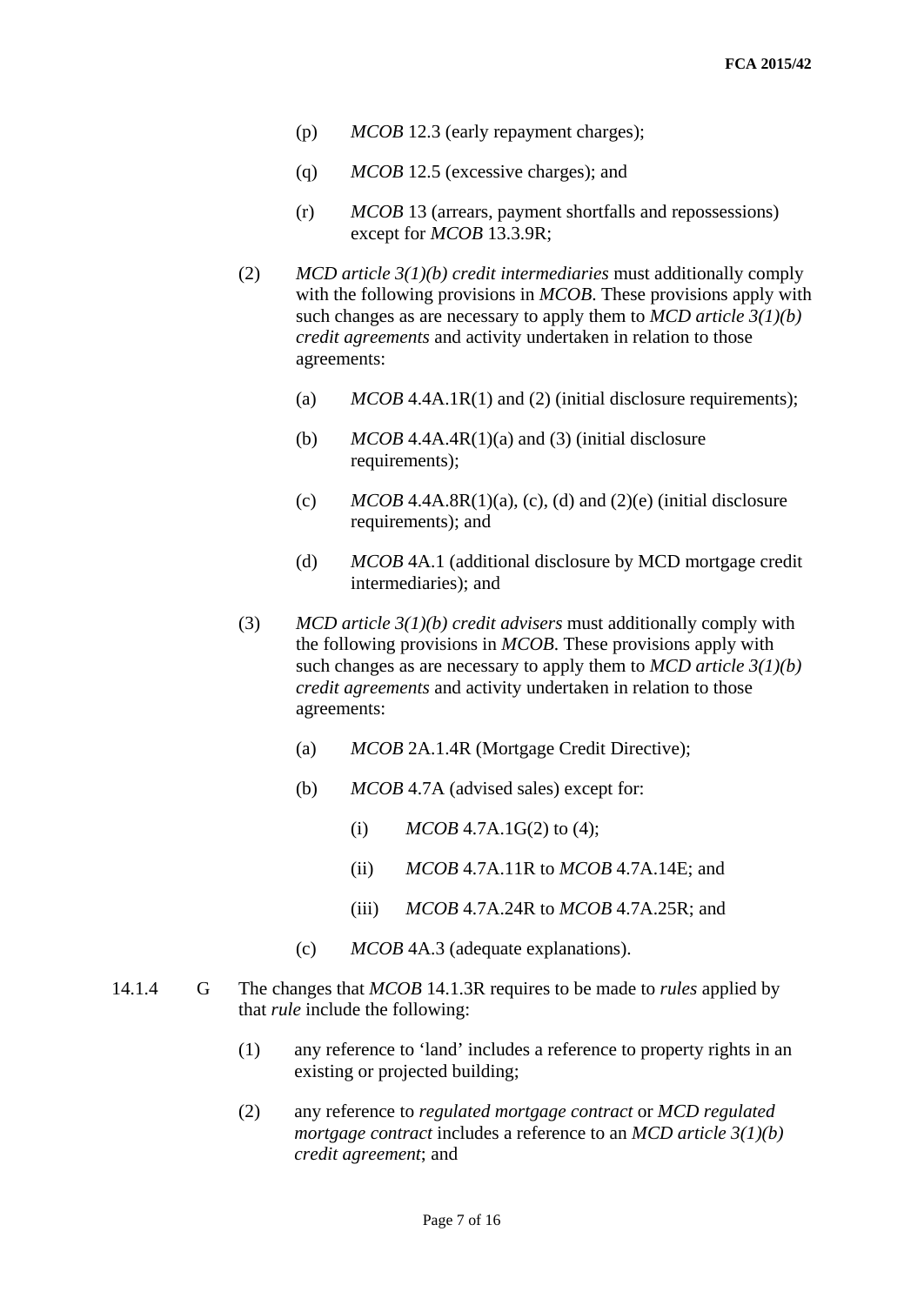- (3) any reference to *qualifying credit* includes a reference to an *MCD article 3(1)(b) credit agreement*.
- 14.1.5 R An *MCD article 3(1)(b) creditor* or *MCD article 3(1)(b) credit intermediary* must elect to comply with either:
	- (1) *MCOB* 3A.1 to *MCOB* 3A.5 (financial promotions and communications with customers); or
	- (2) *MCOB* 3A.2, *MCOB* 3A.5 and *CONC* 3 (financial promotions and communications with customers) (except for *CONC* 3.4, *CONC* 3.5.3R to *CONC* 3.5.10R, *CONC* 3.6.6R, and *CONC* 3.9);

and having made an election, the *firm* must comply with the provisions with which it has elected to comply.

- 14.1.6 G (1) A *firm* should generally make one election under *MCOB* 14.1.5R for all of its *MCD article (3)(1)(b) credit intermediation activity* or all of its lending under *MCD article 3(1)(b) credit agreements*, at any given time.
	- (2) Where a *firm* wishes to make different elections for different types of *MCD article (3)(1)(b) credit intermediation activity* or lending under *MCD article 3(1)(b) credit agreements*, it should maintain processes to ensure that the *rules* applicable to each type of activity and each agreement or *customer* are clearly identifiable to its staff and, on request, to *customers* and the *FCA*. Its processes should also ensure that each agreement or *customer* is dealt with in compliance with those *rules*.
- 14.1.7 R The following provisions do not apply to an *MCD article 3(1)(b) creditor* or *MCD article 3(1)(b) credit intermediary* where the conditions in *CONC* 1.2.10R(1) and (2) are fulfilled: *MCOB* 7.5 (mortgages: statements) and *MCOB* 13 (arrears, payment shortfalls and repossessions) (except for *MCOB* 13.3.1AR to *MCOB* 13.3.1BG, *MCOB* 13.3.2AR to *MCOB* 13.3.8G, and *MCOB* 13.6.1R to *MCOB* 13.6.2G, which apply even where those conditions are fulfilled).

[**Note**: article 60H(2) of the *Regulated Activities Order*]

- 14.1.8 G *CONC* 1.2.10R(1)(a) relates to high net worth borrowers; the purpose of *MCOB* 14.1.7R is to enable a high net worth borrower under an *MCD article 3(1)(b) credit agreement* to waive the protections and remedies applicable to *regulated credit agreements*, except for those that implement the *MCD*.
- 14.1.9 G *MCD article 3(1)(b) creditors* and *MCD article 3(1)(b) credit intermediaries* are also subject to certain provisions in *CONC*: see *CONC* 1.2.8R.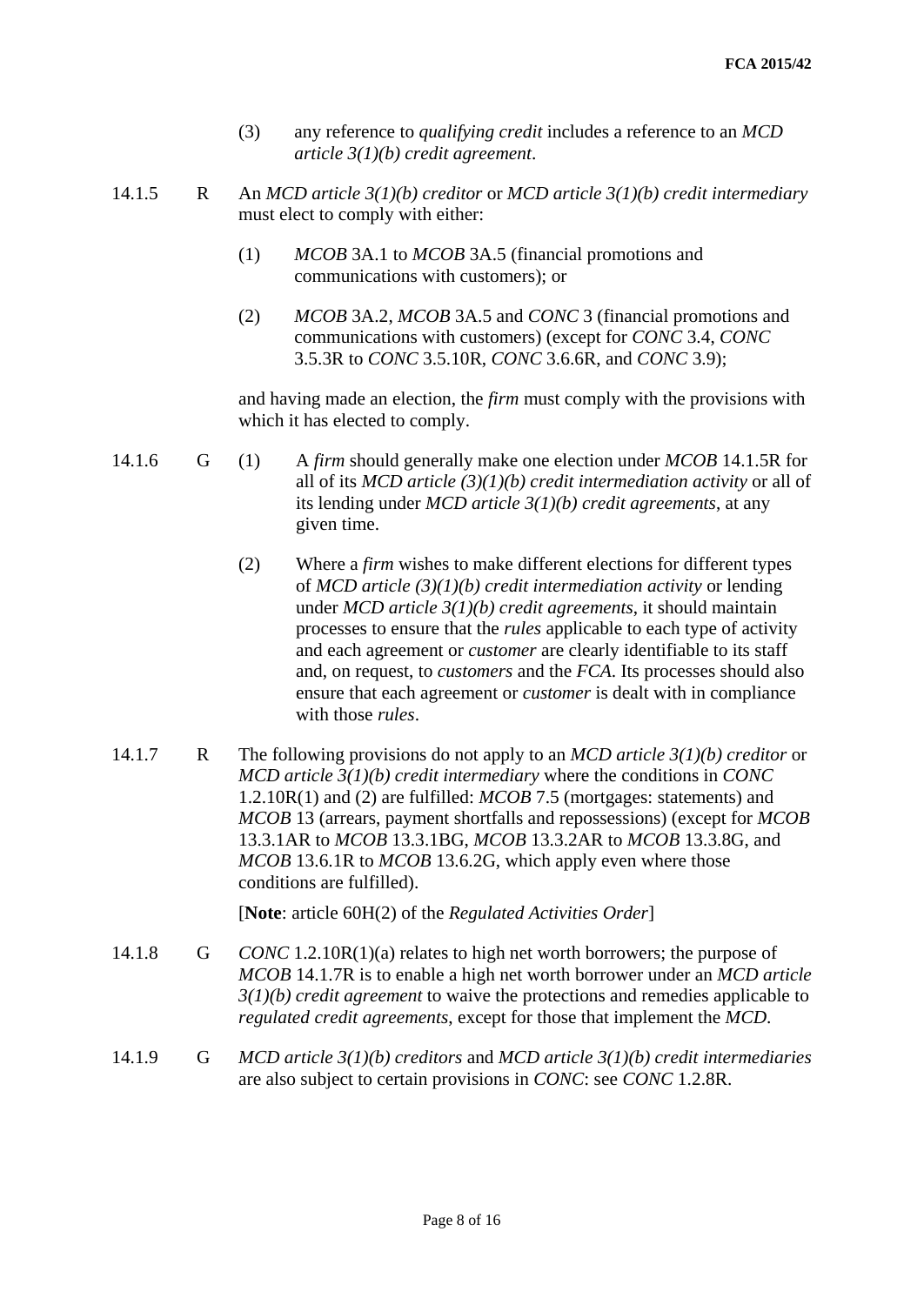#### **Annex B**

#### **Amendments to the Consumer Credit sourcebook (CONC)**

In this Annex, underlining indicates new text and striking through indicates deleted text.

1.2.1 R Subject to *CONC* 1.2.8R and *MCOB* 14.1.5R, *CONC* applies to a *firm* with respect to carrying on *credit-related regulated activities* and connected activities, unless otherwise stated in, or in relation to, a *rule*.

…

#### Agreements secured on land

- 1.2.7 G (1) *CONC* does not apply to *credit agreements* secured on *land*, with some limited exceptions as set out in (3) and (4), below.
	- (2) Agreements secured by a second or subsequent charge on the *customer's* home are, where regulated, governed by *MCOB* from 21 March 2016 (subject to transitional provisions allowing for the earlier adoption of *MCOB*). For detailed guidance on the regulation of secured lending, see *PERG* 4*.*
	- (3) The agreements secured on *land* to which *CONC* may apply include the following agreements (unless the agreement in question, or activity in relation to it, is otherwise exempt or excluded):
		- (a) an agreement under which the *borrower* is a relevant recipient of credit (within the meaning of article 60L of the *Regulated Activities Order*) but is not one or more individuals or trustees; for example, a partnership comprising two or three partners, one but not all of the partners in which is a body corporate; and
		- (b) an *MCD article 3(1)(b) credit agreement* secured on *land*, less than 40% of which is used as or in connection with a dwelling (whether by the *borrower* or anyone else) to the extent specified in *CONC* 1.2.8R.
	- (4) Broking in relation to the above *agreements* may be *credit broking* under article 36A of the *Regulated Activities Order*, whether the agreement is regulated or an exempt agreement. There are also some other secured *credit agreements* which are exempt agreements, but the broking of which may still constitute *credit broking,* because some exemptions are disregarded by article 36A of the *Regulated Activities Order*. One example is a loan of more than £25,000 entered into wholly or predominantly for the purposes of a *borrower's* business and secured by a second or subsequent charge on the *borrower's* home: such a loan is not a *regulated mortgage contract* because it is a second charge business loan (as defined by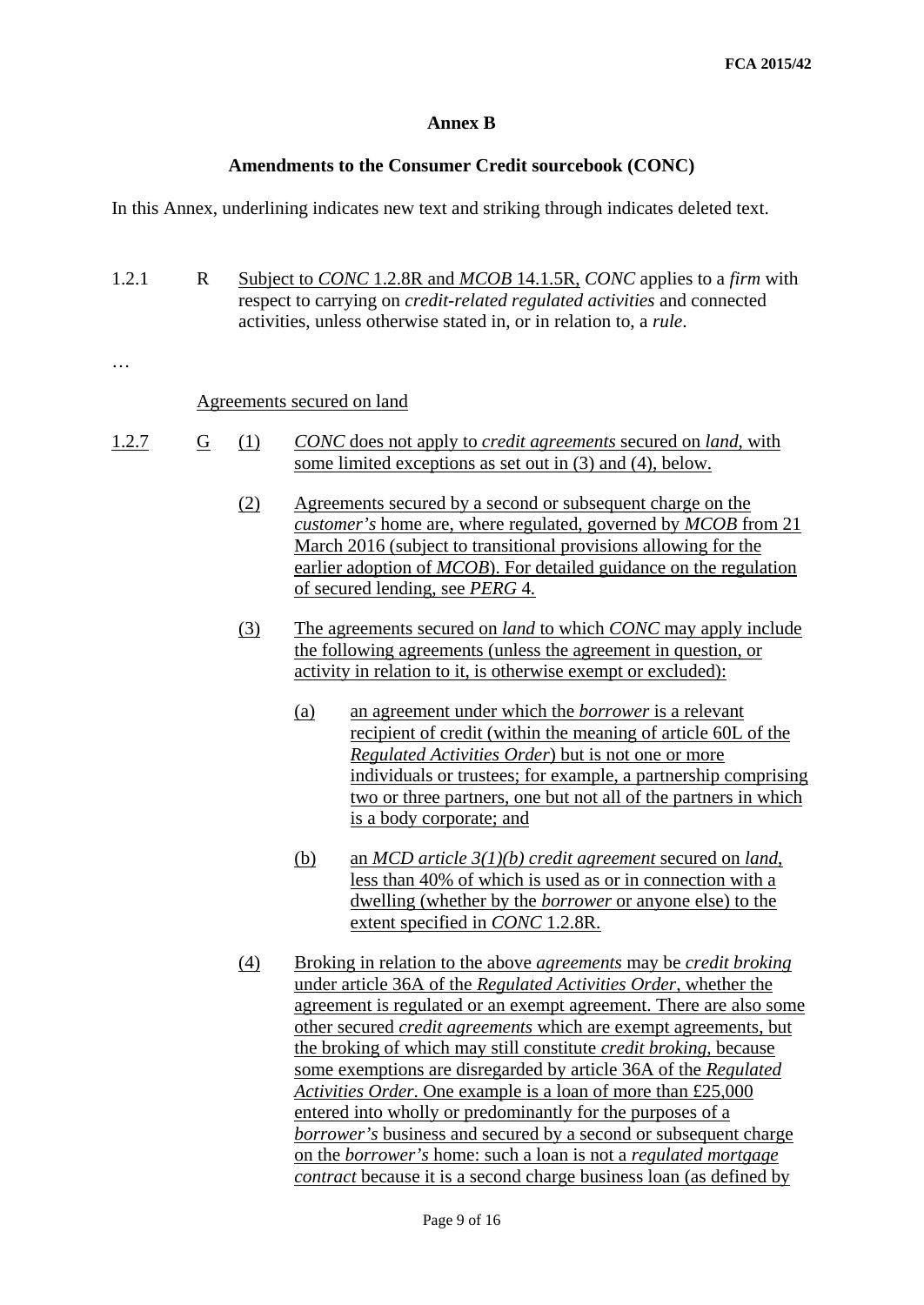article 61A of the *Regulated Activities Order*), and is an exempt agreement by virtue of article 60C(3) of the *Regulated Activities Order*; article 36A(4)(a) of the *Regulated Activities Order* disregards that exemption.

Application to MCD article 3(1)(b) creditors and MCD article 3(1)(b) credit intermediaries

- 1.2.8 R Subject to *CONC* 1.2.10R:
	- (1) the following provisions of *CONC* apply to an *MCD article 3(1)(b) creditor* and to an *MCD article 3(1)(b) credit intermediary*:
		- (a) *CONC* 1.2 and *CONC* 1.3 (application and purpose and guidance on financial difficulties);
		- (b) *CONC* 2.2 (general principles for credit-related regulated activities);
		- (c) *CONC* 2.7 (distance marketing);
		- (d) *CONC* 2.8 (e-commerce); and
		- (e) *CONC* 2.9 (prohibition of unsolicited credit tokens);
	- (2) the following provisions of *CONC* additionally apply to an *MCD article 3(1)(b) creditor*:
		- (a) *CONC* 2.4 (credit references: conduct of business: lenders and owners);
		- (b) *CONC* 2.10 (mental capacity guidance);
		- (c) *CONC* 4.6 (pre-contract disclosure: continuous payment authorities);
		- (d) *CONC* 6.4 (appropriation of payments);
		- (e) *CONC* 6.5 (assignment of rights); and
		- (f) *CONC* 6.7 (post contract: business practices); and
	- (3) the following provisions of *CONC* additionally apply to an *MCD article 3(1)(b) credit intermediary*:
		- (a) *CONC* 2.5 (conduct of business: credit broking);
		- (b) *CONC* 4.4.2R(4) (pre-contractual requirements: credit brokers);
		- (c) *CONC* 5.4 (conduct of business: credit brokers), and the reference in that *rule* to *credit broking* includes a reference to *advising on regulated credit agreements for the acquisition*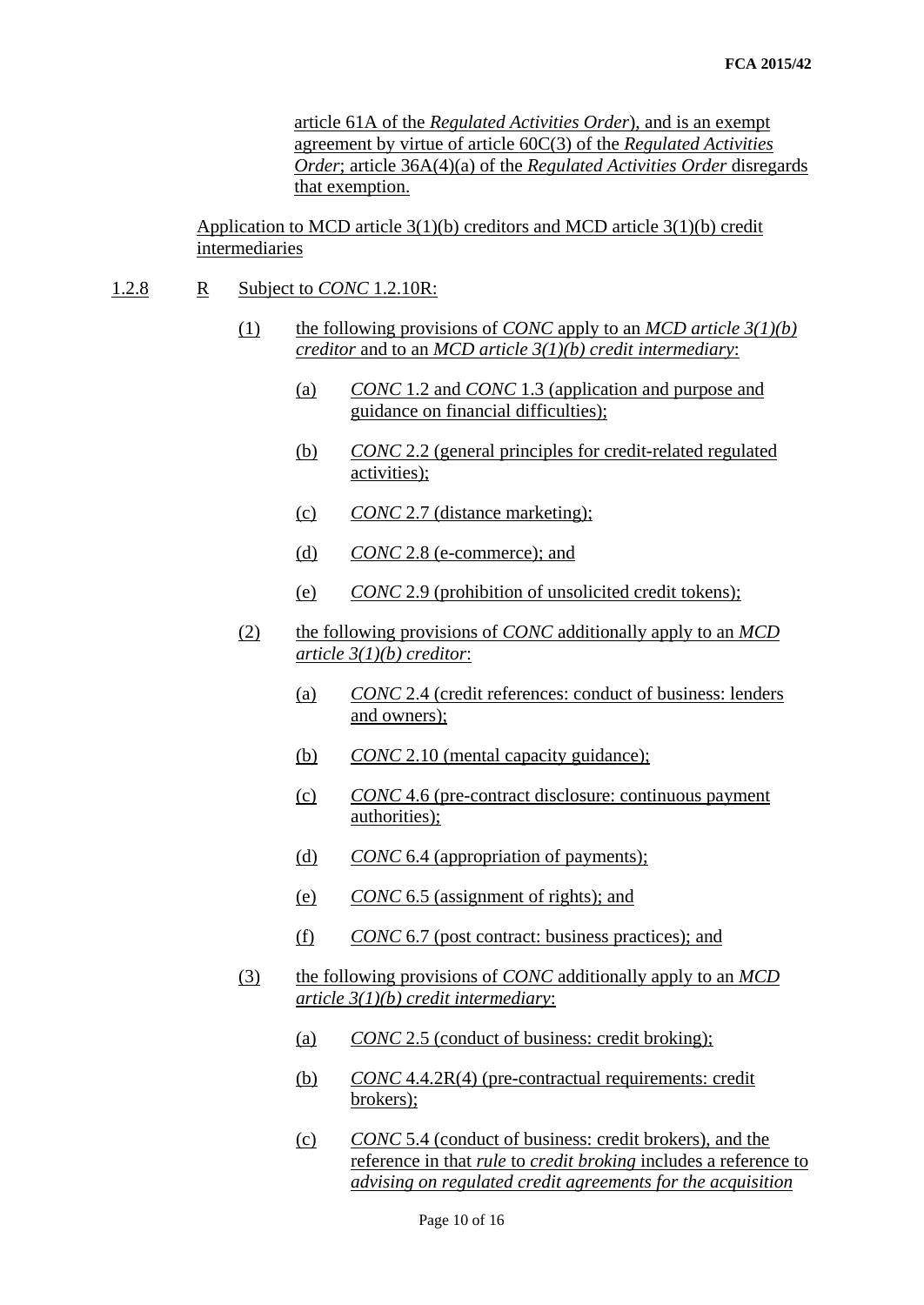*of land*; and

- (d) *CONC* 6.8 (post contract business practices: credit brokers).
- 1.2.9 G *MCD article 3(1)(b) creditors* and *MCD article 3(1)(b) credit intermediaries* are also subject to *rules* in *MCOB*, in accordance with *MCOB* 14.1.3R to *MCOB* 14.1.5R.
- 1.2.10 R (1) *CONC* 1.2.8R and the *rules* applied by *CONC* 1.2.8R do not apply to an *MCD article 3(1)(b) creditor* or *MCD article 3(1)(b) credit intermediary* where the *MCD article 3(1)(b) credit agreement* would be an exempt agreement pursuant to article 60H(1) of the *Regulated Activities Order* but for:
	- (a) paragraph (1)(b)(ii)(bb) of article 60H of the *Regulated Activities Order* (which relates to high net worth borrowers); or
	- (b) article 60HA of the *Regulated Activities Order* (exemptions not permitted under the *MCD*).
	- (2) Agreements of the kind referred to in paragraph  $(1)(a)$  are excluded from *CONC* 1.2.8R and the *rules* applied by *CONC* 1.2.8R only if the *rules* in *CONC* App 1.4.1R to *CONC* App 1.4.4R, and the *rules* to which those *rules* refer, are complied with.

[**Note**: article 60H(2) of the *Regulated Activities Order*]

1.2.11 G The purpose of *CONC* 1.2.10R(1)(a) is to enable a high net worth borrower under an *MCD article 3(1)(b) credit agreement* to waive the protections and remedies applicable to *regulated credit agreements*, except for those that transpose or implement the *MCD*. The *MCD* does not contain an exemption or derogation in respect borrowing above a certain amount, unlike the *Consumer Credit Directive*: the EUR75,000 threshold in that Directive has been implemented in the form of the exemption for high net worth borrowers in article 60H of the *Regulated Activities Order*.

2.2.2 G …

[**Note** paragraph 7.14 of *ILG* and 6.3 of *SCLG*] …

…

…

4.2.2 G …

[**Note:** section 55A(6) of *CCA* and paragraphs 3.1(box) of *ILG* and 3.5 of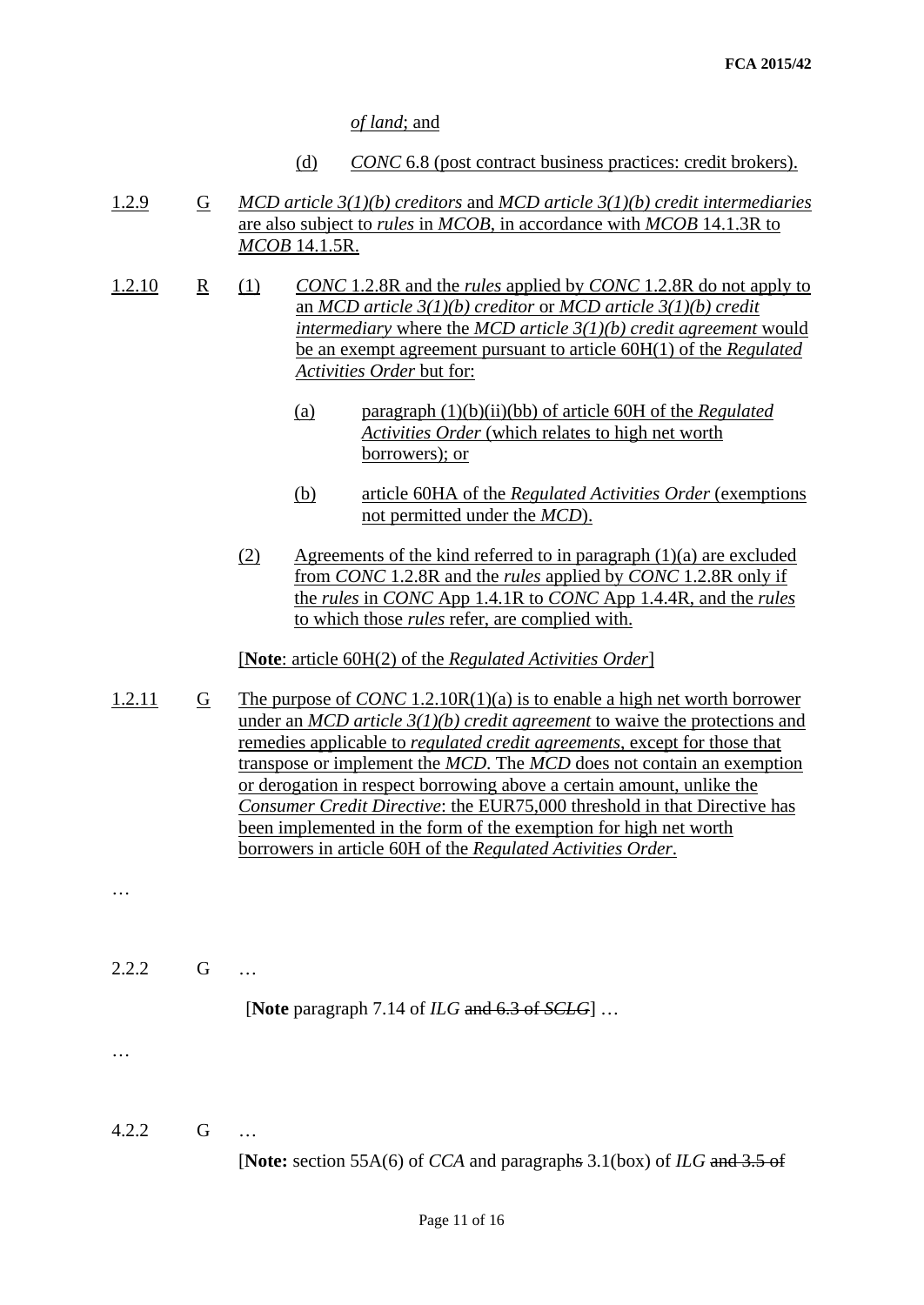|           |             | SCEG                                                                                                                                                                                                                                                                                                                                                                                                                                                                                                                                                                                                                                                                                                                                                                                                                              |
|-----------|-------------|-----------------------------------------------------------------------------------------------------------------------------------------------------------------------------------------------------------------------------------------------------------------------------------------------------------------------------------------------------------------------------------------------------------------------------------------------------------------------------------------------------------------------------------------------------------------------------------------------------------------------------------------------------------------------------------------------------------------------------------------------------------------------------------------------------------------------------------|
|           |             |                                                                                                                                                                                                                                                                                                                                                                                                                                                                                                                                                                                                                                                                                                                                                                                                                                   |
|           |             |                                                                                                                                                                                                                                                                                                                                                                                                                                                                                                                                                                                                                                                                                                                                                                                                                                   |
|           |             |                                                                                                                                                                                                                                                                                                                                                                                                                                                                                                                                                                                                                                                                                                                                                                                                                                   |
| 7.3.17    | $\mathbf R$ |                                                                                                                                                                                                                                                                                                                                                                                                                                                                                                                                                                                                                                                                                                                                                                                                                                   |
|           |             | [Note: paragraphs 7.14 of $ILG$ , and 3.7t of DCG and 6.3 of SCLG]                                                                                                                                                                                                                                                                                                                                                                                                                                                                                                                                                                                                                                                                                                                                                                |
|           |             |                                                                                                                                                                                                                                                                                                                                                                                                                                                                                                                                                                                                                                                                                                                                                                                                                                   |
| 7.3.19    | G           | Firms seeking to recover debts under regulated credit agreements secured<br>by second or subsequent charges on <i>land</i> in England and Wales should have<br>regard to the requirements of the relevant pre-action protocol (PAP) issued<br>by the Civil Justice Council                                                                                                                                                                                                                                                                                                                                                                                                                                                                                                                                                        |
| .         |             |                                                                                                                                                                                                                                                                                                                                                                                                                                                                                                                                                                                                                                                                                                                                                                                                                                   |
|           |             |                                                                                                                                                                                                                                                                                                                                                                                                                                                                                                                                                                                                                                                                                                                                                                                                                                   |
| 15        |             | <b>Second charge lending Agreements secured on land</b>                                                                                                                                                                                                                                                                                                                                                                                                                                                                                                                                                                                                                                                                                                                                                                           |
|           |             |                                                                                                                                                                                                                                                                                                                                                                                                                                                                                                                                                                                                                                                                                                                                                                                                                                   |
| $\ddotsc$ |             |                                                                                                                                                                                                                                                                                                                                                                                                                                                                                                                                                                                                                                                                                                                                                                                                                                   |
| 15.1.2    | G           | Firms which carry on <i>consumer</i> credit lending or <i>credit broking</i> should<br>comply with all <i>rules</i> which apply to that <i>regulated activity</i> in CONC and<br>other parts of the Handbooks <i>Handbook</i> . For example, <i>CONC</i> 7 applies to<br>matters concerning arrears, default and recovery (including repossession)<br>and applies generally, including to agreements to which this chapter applies.<br>This chapter sets out specific additional requirements and <i>guidance</i> that<br>apply in relation to agreements credit agreements secured on land (see<br>CONC 1.2.7G). Regulated mortgage contracts and home purchase plans are<br>not regulated credit agreements and are excluded, to the extent specified in<br>article 36E of the Regulated Activities Order, from credit broking. |
|           | Conduct     |                                                                                                                                                                                                                                                                                                                                                                                                                                                                                                                                                                                                                                                                                                                                                                                                                                   |
| 15.1.3    | G           | .                                                                                                                                                                                                                                                                                                                                                                                                                                                                                                                                                                                                                                                                                                                                                                                                                                 |
|           |             | [Note: paragraph 3.2 of SCLG]                                                                                                                                                                                                                                                                                                                                                                                                                                                                                                                                                                                                                                                                                                                                                                                                     |
| 15.1.4    | G           | .                                                                                                                                                                                                                                                                                                                                                                                                                                                                                                                                                                                                                                                                                                                                                                                                                                 |
|           |             | [Note: paragraph 3.8 of SCLG]                                                                                                                                                                                                                                                                                                                                                                                                                                                                                                                                                                                                                                                                                                                                                                                                     |
| 15.1.5    | R           | (1)<br>.                                                                                                                                                                                                                                                                                                                                                                                                                                                                                                                                                                                                                                                                                                                                                                                                                          |
|           |             | [Note: paragraph 2.1 of SCLG]                                                                                                                                                                                                                                                                                                                                                                                                                                                                                                                                                                                                                                                                                                                                                                                                     |
|           |             | (2)<br>.                                                                                                                                                                                                                                                                                                                                                                                                                                                                                                                                                                                                                                                                                                                                                                                                                          |
|           |             | [Note: paragraph 3.4 of SCLG]                                                                                                                                                                                                                                                                                                                                                                                                                                                                                                                                                                                                                                                                                                                                                                                                     |
|           |             | (3)<br>.                                                                                                                                                                                                                                                                                                                                                                                                                                                                                                                                                                                                                                                                                                                                                                                                                          |
|           |             |                                                                                                                                                                                                                                                                                                                                                                                                                                                                                                                                                                                                                                                                                                                                                                                                                                   |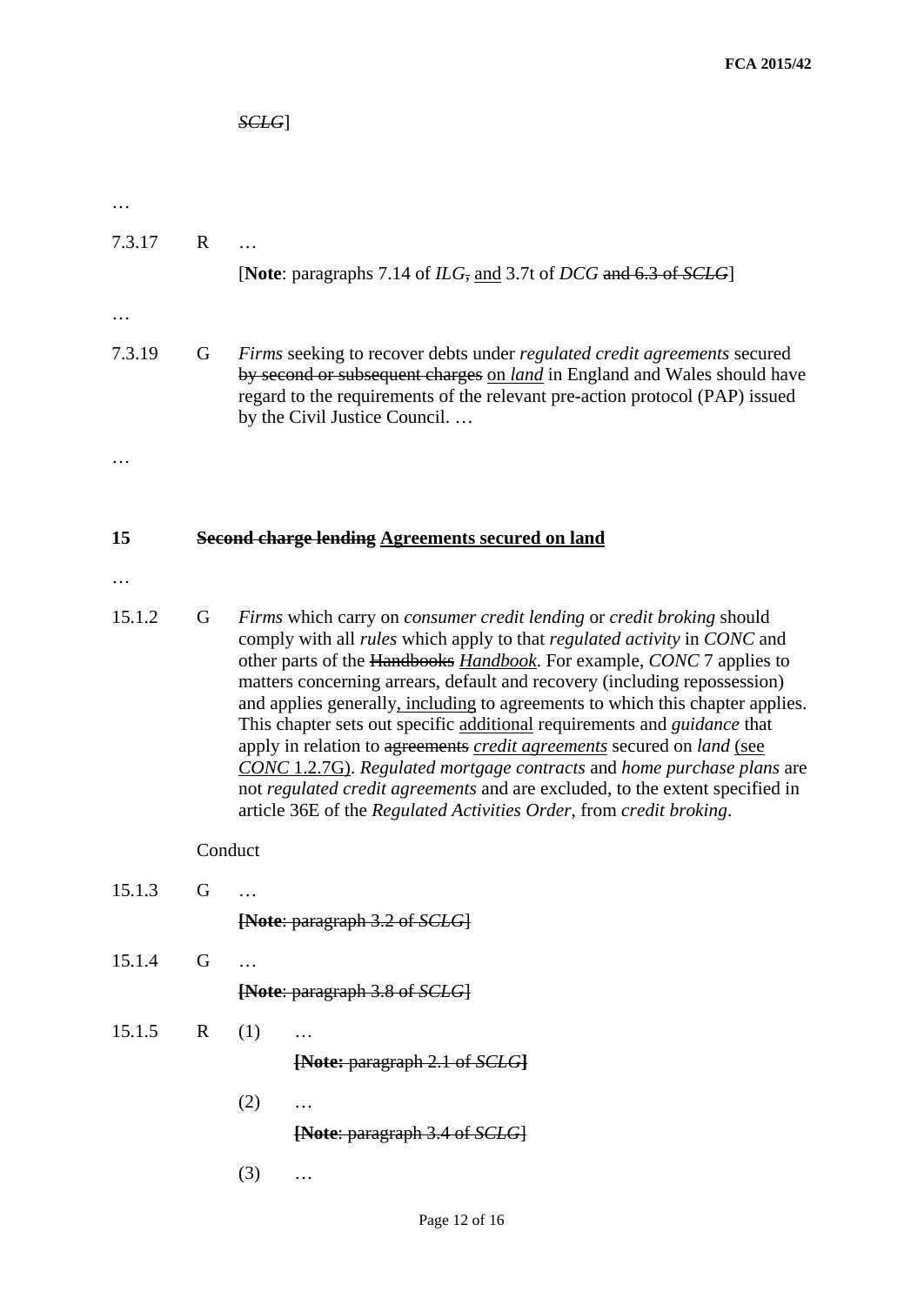|         |             | [Note: paragraph 3.4 of SCLG]                                                                                                                                                                                                         |
|---------|-------------|---------------------------------------------------------------------------------------------------------------------------------------------------------------------------------------------------------------------------------------|
|         |             | (4)<br>.                                                                                                                                                                                                                              |
|         |             | [Note: paragraphs 3.6 and 4.4 of SCLG]                                                                                                                                                                                                |
|         |             | (5)<br>$\ddots$                                                                                                                                                                                                                       |
|         |             | [Note: paragraph 3.6 of SCLG]                                                                                                                                                                                                         |
| 15.1.6  | G           |                                                                                                                                                                                                                                       |
|         |             | [Note: paragraph 3.4 of SCLG]                                                                                                                                                                                                         |
| 15.1.7  | $\mathbf R$ | .                                                                                                                                                                                                                                     |
|         |             | [Note: paragraph 3.5 of SCLG]                                                                                                                                                                                                         |
| 15.1.8  | $\mathbf R$ | (1)                                                                                                                                                                                                                                   |
|         |             | [Note: paragraph 4.2 of SCLG]                                                                                                                                                                                                         |
|         |             | (2)<br>                                                                                                                                                                                                                               |
|         |             | [Note: paragraph 3.5 of SCLG]                                                                                                                                                                                                         |
|         |             | (3)<br>$\cdots$                                                                                                                                                                                                                       |
|         |             | <b>[Note: paragraphs 2.1 and 4.2 of SCLG]</b>                                                                                                                                                                                         |
|         |             | (4)<br>                                                                                                                                                                                                                               |
|         |             | [Note: paragraph 2.1 of SCLG]                                                                                                                                                                                                         |
| .       |             |                                                                                                                                                                                                                                       |
| 15.1.10 | G           |                                                                                                                                                                                                                                       |
|         |             | [Note: paragraph 3.14 of SCLG]                                                                                                                                                                                                        |
| 15.1.11 | $\mathbf R$ | .                                                                                                                                                                                                                                     |
|         |             | [Note: paragraph 4.3 of SCLG]                                                                                                                                                                                                         |
| 15.1.12 | $\mathbf R$ |                                                                                                                                                                                                                                       |
|         |             | [Note: paragraph 4.4 of SCLG]                                                                                                                                                                                                         |
| 15.1.13 | $\mathbf R$ | .                                                                                                                                                                                                                                     |
|         |             | [Note: paragraph 4.5 of SCLG]                                                                                                                                                                                                         |
| 15.1.14 | G           | Where a firm considers taking action to repossess a customer's home, it<br>should, where permitted, establish contact with the holder of any charges in<br>priority to the firm's charge to minimise adverse impacts on the customer. |
|         |             | [Note: paragraph 6.2 of SCLG]                                                                                                                                                                                                         |
|         |             | [deleted]                                                                                                                                                                                                                             |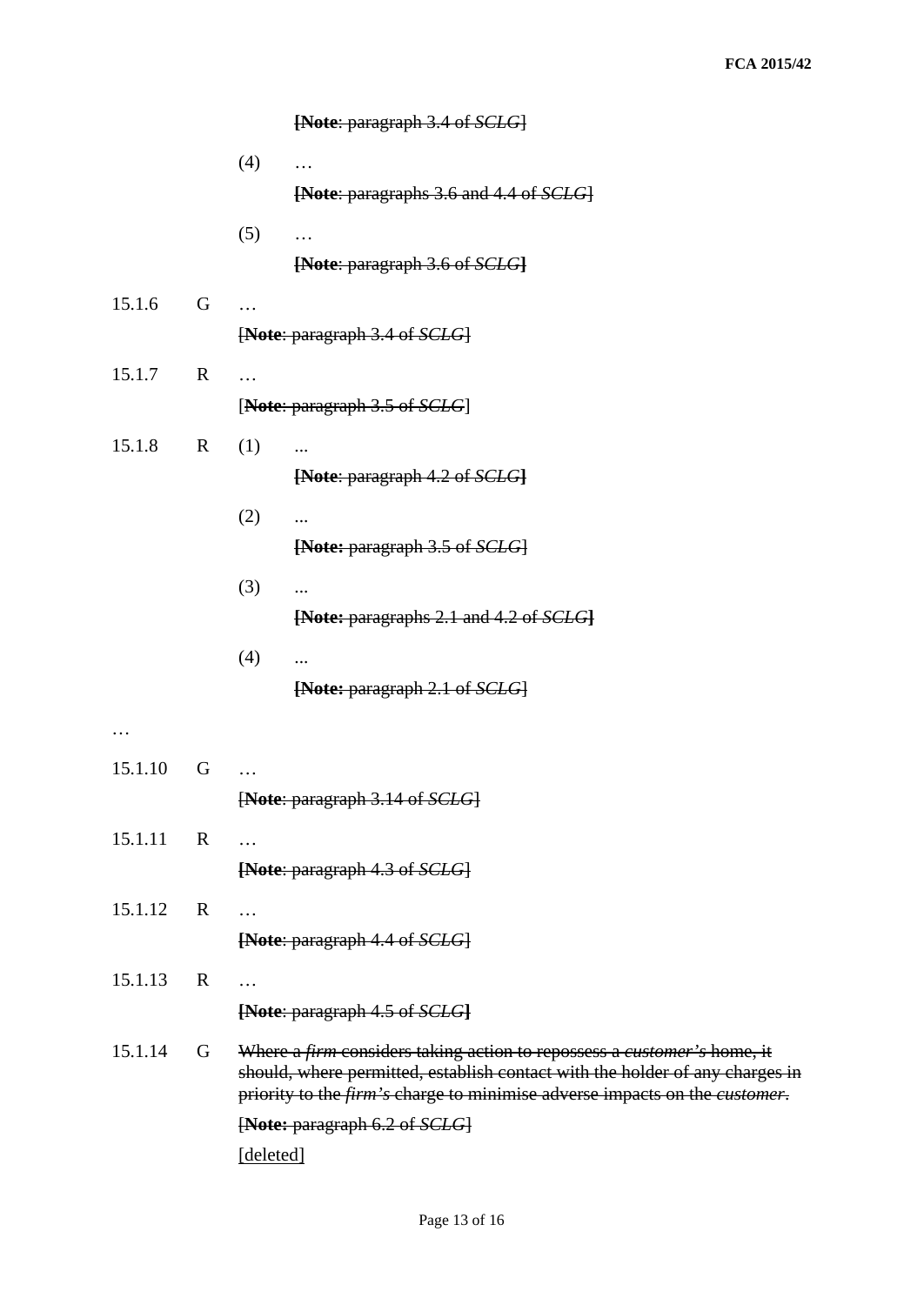15.1.15 R … **[Note:** paragraph 6.5 of *SCLG*]

…

| <b>Appendix 1</b>        |   | <b>Total charge for credit rules</b>                                                                                                                 |                                                                                                                                                                                                                                                                                                                                                                                                                                                                                                                                                                    |  |  |  |
|--------------------------|---|------------------------------------------------------------------------------------------------------------------------------------------------------|--------------------------------------------------------------------------------------------------------------------------------------------------------------------------------------------------------------------------------------------------------------------------------------------------------------------------------------------------------------------------------------------------------------------------------------------------------------------------------------------------------------------------------------------------------------------|--|--|--|
| App<br>1.3.1             | R | (1)                                                                                                                                                  | .                                                                                                                                                                                                                                                                                                                                                                                                                                                                                                                                                                  |  |  |  |
|                          |   | (1A)                                                                                                                                                 | Paragraphs $(2)$ to $(5)$ do not apply where the applicable agreement is<br>an MCD article $3(1)(b)$ credit agreement.                                                                                                                                                                                                                                                                                                                                                                                                                                             |  |  |  |
|                          |   |                                                                                                                                                      |                                                                                                                                                                                                                                                                                                                                                                                                                                                                                                                                                                    |  |  |  |
| $\cdots$<br>App<br>1.4.1 | R | (1)                                                                                                                                                  | For the purposes of articles $60H(1)(c)$ and $60Q(b)$ of the <i>Regulated</i><br>Activities Order and of CONC 1.2.10R(2), a declaration made by the<br>borrower or hirer which provides that the borrower or hirer agrees<br>to forgo the protection and remedies that would be available to the<br>borrower or hirer if the agreement were a regulated credit<br>agreement or a regulated consumer hire agreement must comply<br>with CONC App 1.4.2R and either CONC App 1.4.6R or, in the case<br>of an MCD article 3(1)(b) credit agreement, CONC App 1.4.6AR. |  |  |  |
|                          |   | (2)                                                                                                                                                  | For the purposes of articles $60H(1)(d)$ and $60Q(c)$ of the Regulated<br>Activities Order and of CONC 1.2.10R(2),                                                                                                                                                                                                                                                                                                                                                                                                                                                 |  |  |  |
|                          |   | (3)                                                                                                                                                  | For the purposes of articles $60H(1)(e)$ and $60Q(d)$ of the <i>Regulated</i><br>Activities Order and of CONC 1.2.10R(2),                                                                                                                                                                                                                                                                                                                                                                                                                                          |  |  |  |
| App<br>1.4.2<br>$\cdots$ | R |                                                                                                                                                      | A declaration for the purposes of articles $60H(1)(c)$ and $60Q(b)$ of the<br><i>Regulated Activities Order and of CONC 1.2.10R(2) shall </i>                                                                                                                                                                                                                                                                                                                                                                                                                      |  |  |  |
| App                      | R |                                                                                                                                                      | Declaration by high net worth borrower or hirer                                                                                                                                                                                                                                                                                                                                                                                                                                                                                                                    |  |  |  |
| 1.4.6                    |   | The declaration for the purposes of articles $60H(1)(c)$ and $60Q(b)$ of the<br>Regulated Activities Order must have the following form and content- |                                                                                                                                                                                                                                                                                                                                                                                                                                                                                                                                                                    |  |  |  |
|                          |   | "Declaration by high net worth borrower or hirer                                                                                                     |                                                                                                                                                                                                                                                                                                                                                                                                                                                                                                                                                                    |  |  |  |
|                          |   |                                                                                                                                                      | (articles 60H(1) and 60Q of the Financial Services and Markets Act<br>2000 (Regulated Activities) Order 2001)                                                                                                                                                                                                                                                                                                                                                                                                                                                      |  |  |  |
|                          |   |                                                                                                                                                      | I confirm that I have received a copy of the statement of high net worth<br>made in relation to me for the purposes of article $60H(1)(d)$ or article $60Q(c)$                                                                                                                                                                                                                                                                                                                                                                                                     |  |  |  |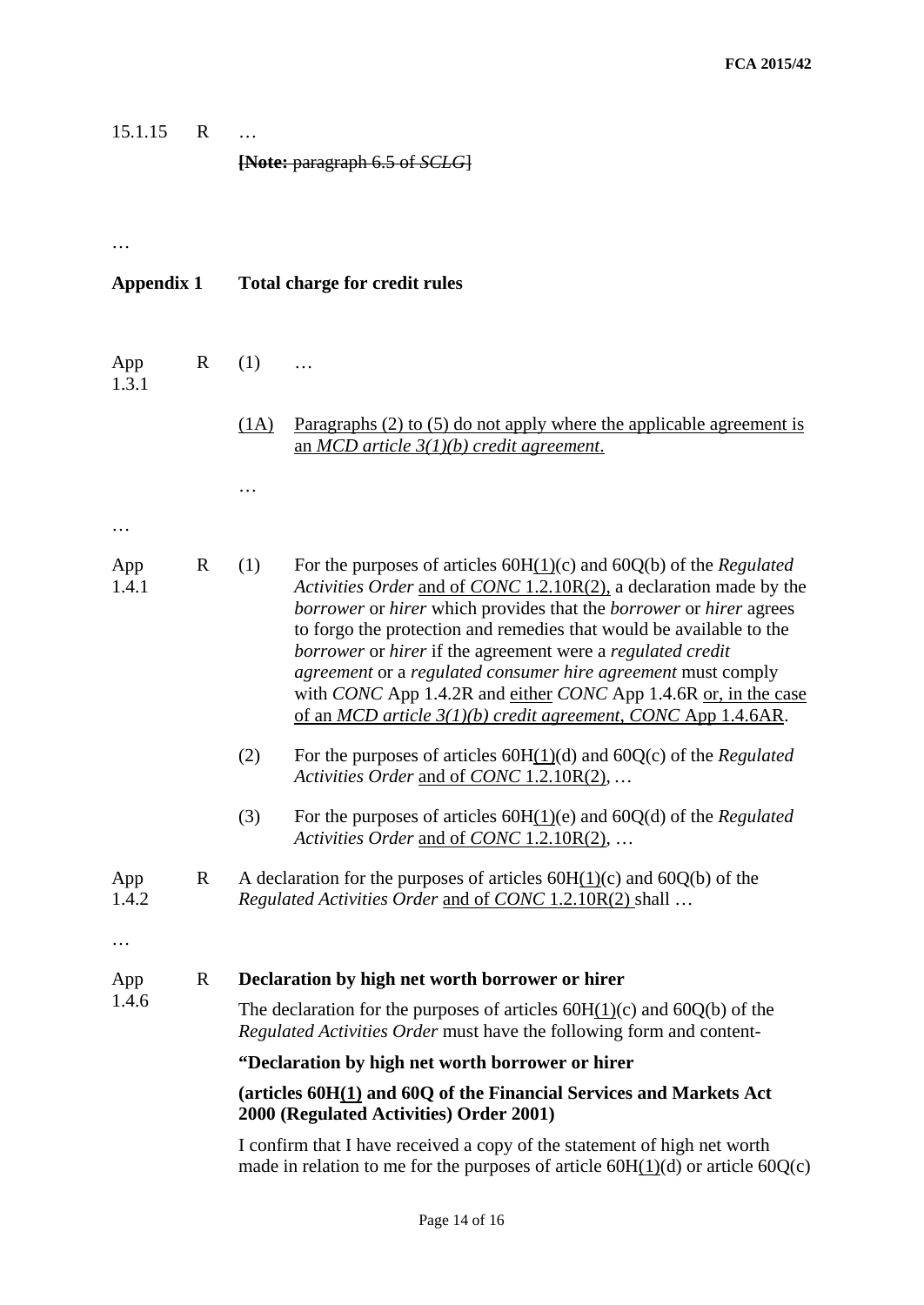of the Financial Services and Markets Act 2000 (Regulated Activities Order) 2001. …

#### App 1.4.6A R **Declaration by high net worth borrower under an MCD article 3(1)(b) credit agreement**

The declaration for the purposes of article 60H(1)(c) of the *Regulated Activities Order* and of *CONC* 1.2.10R(2) must have the following form and content-

#### **"Declaration by high net worth borrower under an MCD article 3(1)(b) credit agreement**

#### **(article 60H(1)(c) of the Financial Services and Markets Act 2000 (Regulated Activities) Order 2001)**

I confirm that I have received a copy of the statement of high net worth made in relation to me for the purposes of article  $60H(1)(d)$  of the Financial Services and Markets Act 2000 (Regulated Activities) Order 2001.

I understand that by making this declaration I will not have the benefit of the protection and remedies that would be available to me under

- (a) the Financial Services and Markets Act 2000, except for those that transpose or implement the Mortgage Credit Directive, Directive 2014/17/EU on credit agreements for consumers relating to residential immovable property, or
- (b) the Consumer Credit Act 1974,

if this were a regulated agreement under those Acts.

I understand that this declaration does not affect the powers of the court to make an order under section 140B of the Consumer Credit Act 1974 in relation to a credit agreement where it determines that the relationship between the lender and the borrower is unfair to the lender.

I am aware that if I am in any doubt as to the consequences of making this declaration then I should seek independent legal advice."

#### App R **Statement of high net worth**

1.4.7

A statement of high net worth for the purposes of articles 60H(1)(d) and 60Q(c) of the *Regulated Activities Order* must have the following form and content:

**"Statement of High Net Worth**

**(articles 60H(1) and 60Q of the Financial Services and Markets Act 2000 (Regulated Activities) Order 2001)** …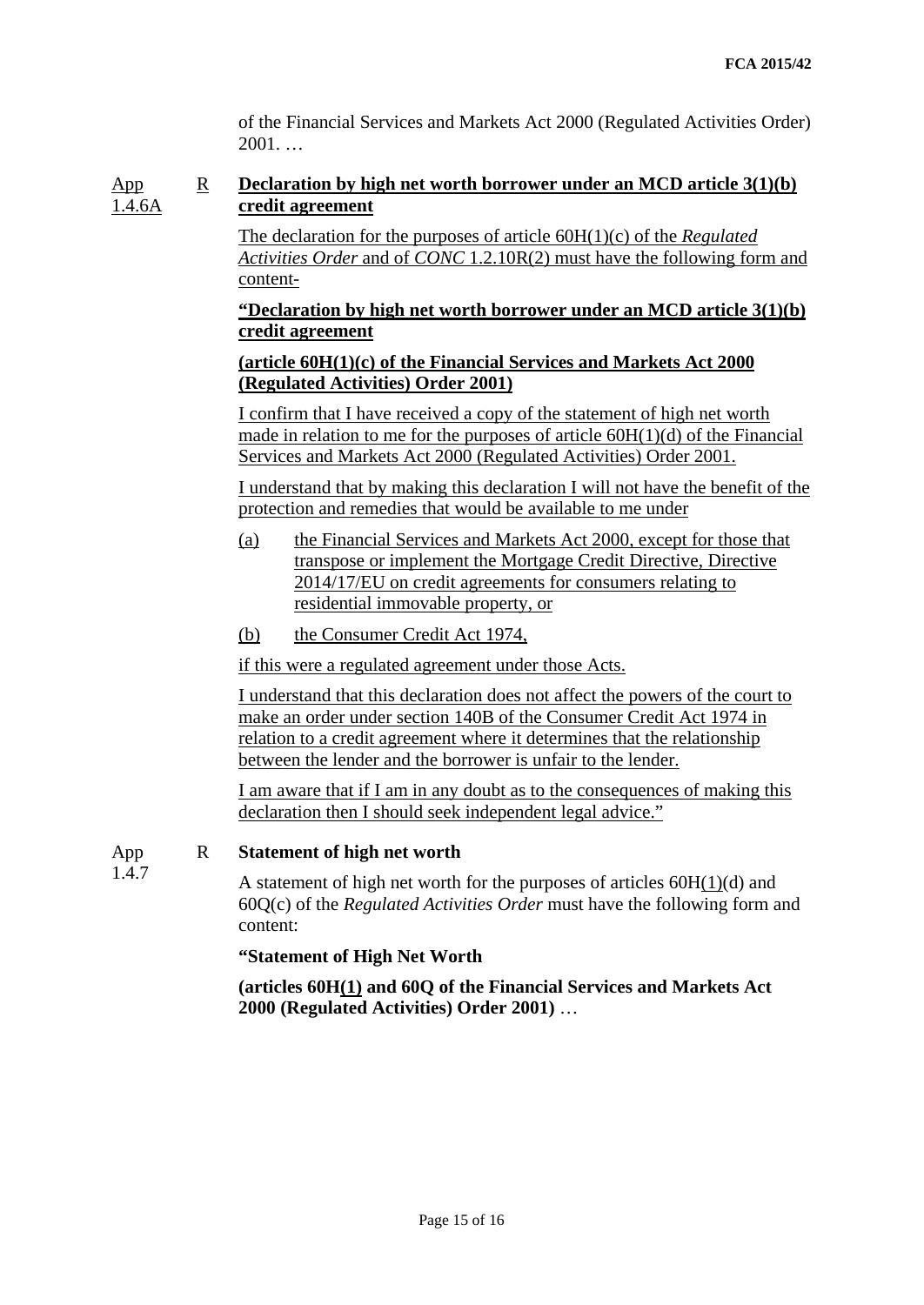#### **Annex C**

#### **Amendments to the Perimeter Guidance manual (PERG)**

In this Annex, underlining indicates new text and striking through indicates deleted text.

- 4.4.1A G (1) Article 61(3)(c) of the *Regulated Activities Order* states that credit includes a cash loan and any other form of financial accommodation. Although 'financial accommodation' has a potentially wide meaning, its scope is limited by the terms used in the definition of a *regulated mortgage contract* set out in *PERG* 4.4.1G. Whatever form the financial accommodation may take, article 61(3)(a) envisages that it must involve include an obligation to repay on the part of the individual who receives it.
	- (2) In the *FCA's* view, an obligation to repay implies the existence, or the potential for the existence, of a debt owed by the individual to whom the financial accommodation is provided (the 'borrower') to the *person* who provides it (the 'lender'). Consequently, for any facility under which any form of financial accommodation is being provided, the test is whether it allows for the possibility that the *person* providing the financial accommodation may be placed in a position where he becomes a creditor of the individual to whom he is providing it.
	- (3) For example, a bank would be providing 'credit' which, subject to the other requirements being met, could amount to a *regulated mortgage contract* if it gives a guarantee that:
		- (a) creates a debt or a potential debt; and
		- (b) allows for deferred payment.